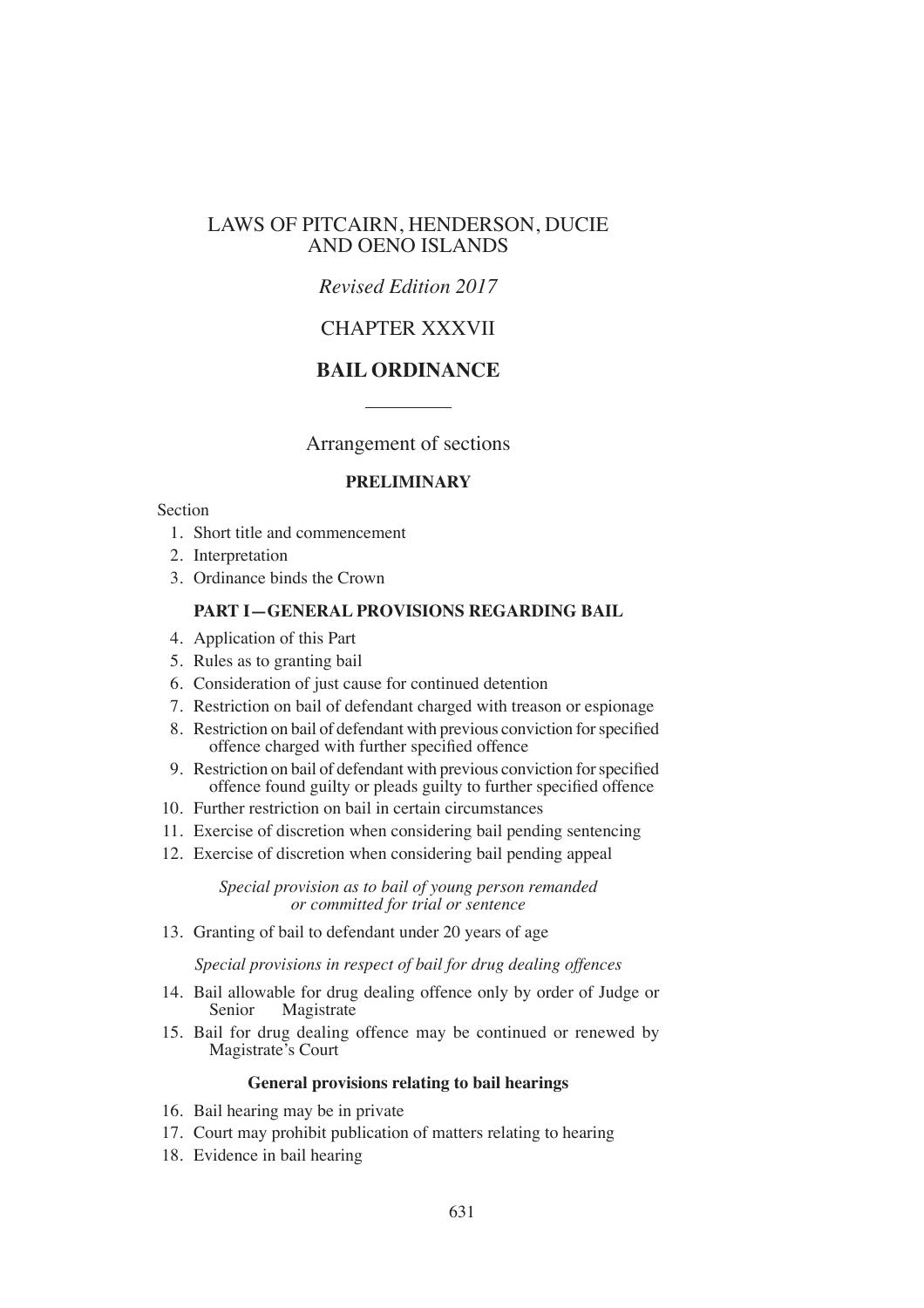#### **Part II—Police bail**

- 19. Defendant admitted to bail by member of police
- 20. Mode of taking bail bond by member of police
- 21. Bail and breach of protection order
- 22. Failure to answer police bail
- 23. Effect on bond of attendance or non-attendance of person bailed by member of police
- 24. Breach of condition of police bond

#### **Part III—Bail in summary proceeding**

#### *Application of this part*

25. Application of this part

#### *Granting of bail*

- 26. Bail on adjournment
- 27. Warrant for detention of defendant remanded on bail
- 28. Defendant, if bailable as of right, to be brought before Court on request
- 29. Conditions of bail

#### *Procedures after grant of bail*

- 30. Release of defendant granted bail
- 31. Warrant of deliverance
- 32. Variation of conditions of bail
- 33. Defendant on bail may be arrested without warrant in certain circumstances
- 34. Issue of warrant to arrest defendant absconding or breaching bail condition or who fails to answer bail
- 35. Failure to answer bail
- 36. Non-performance of condition of bail may be certified and recorded

#### *Bail pending sentencing*

37. Bail pending sentencing

## *Bail on deferment of sentence*

37A.Bail on deferment of sentence

#### *Appeals on question of bail*

- 38. Appeals from decisions of Island Magistrate
- 39. Appeal from decision of Magistrate's Court relating to bail
- 40. Procedural provisions relating to appeal under s. 39
- 41. Appeal against entry of non-performance of condition of bail in Criminal Records
- 42. Execution of decision of Supreme Court on appeal relating to bail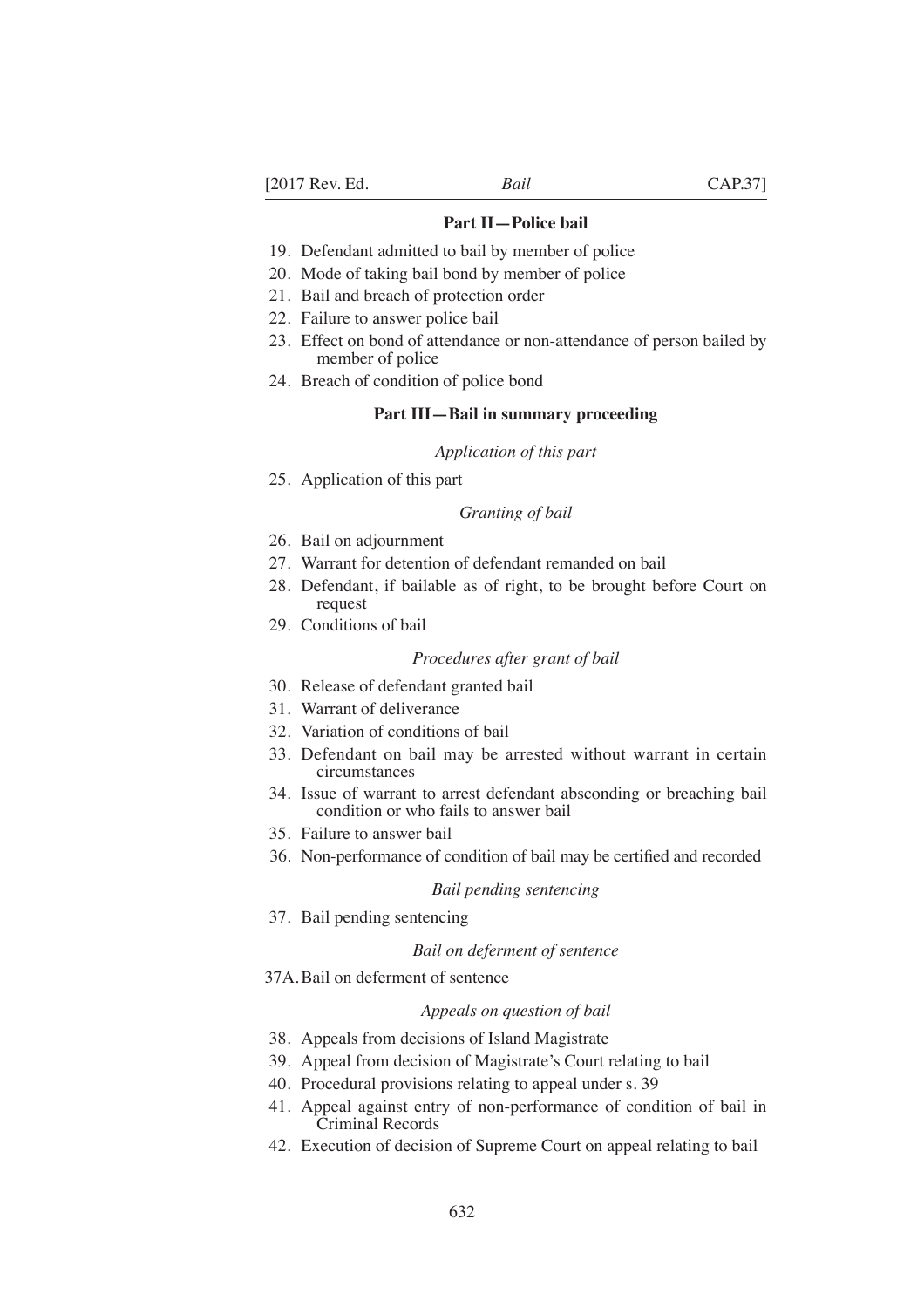#### *Bail pending appeal against conviction or sentence*

- 43. Granting of bail to appellant who is in custody
- 44. Time on bail pending appeal not to be taken as time served
- 45. Surrender of appellant released on bail

#### **Part IV—Bail when proceedings taken by way of information**

## *Application of this part*

46. Application of this part

#### *Bail and preliminary inquiry*

- 47. Application of provisions of Part III
- 48. Additional bail provisions of proceedings brought under section 59A of Justice Ordinance
- 49. Bail if evidence adduced at preliminary hearing sufficient for defendant to be committed for trial or for sentence and defendant then pleads guilty

#### *Bail after committal*

- 50. Release on bail of defendant committed for trial
- 51. Release on bail of defendant committed for sentence
- 52. Further provisions applying to defendant committed for trial or sentence

#### *General provisions relating to bail in information proceedings*

- 53. Detention while bail prepared and signed
- 54. Variation of conditions of bail
- 55. Defendant on bail may be arrested without warrant in certain circumstances
- 56. Arrest of defendant charged with drug dealing offence
- 57. Issue of warrant to arrest defendant absconding or breaching bail
- 58. Bench warrant
- 59. Failure to answer bail
- 60. Non-performance of condition of bail may be certified and recorded
- 61. Powers of Court of committal as to custody or bail of defendant when order made for trial at substituted Court

#### *Bail pending sentence*

62. Bail pending sentence

#### *Bail on deferment of sentence*

62A.Bail on deferment of sentence

#### *Appeals on question of bail*

- 63. Appeal from decision of Supreme Court relating to bail
- 64. Procedural provisions relating to appeal under s.63
- 65. Appeal against entry of non-performance of condition of bail into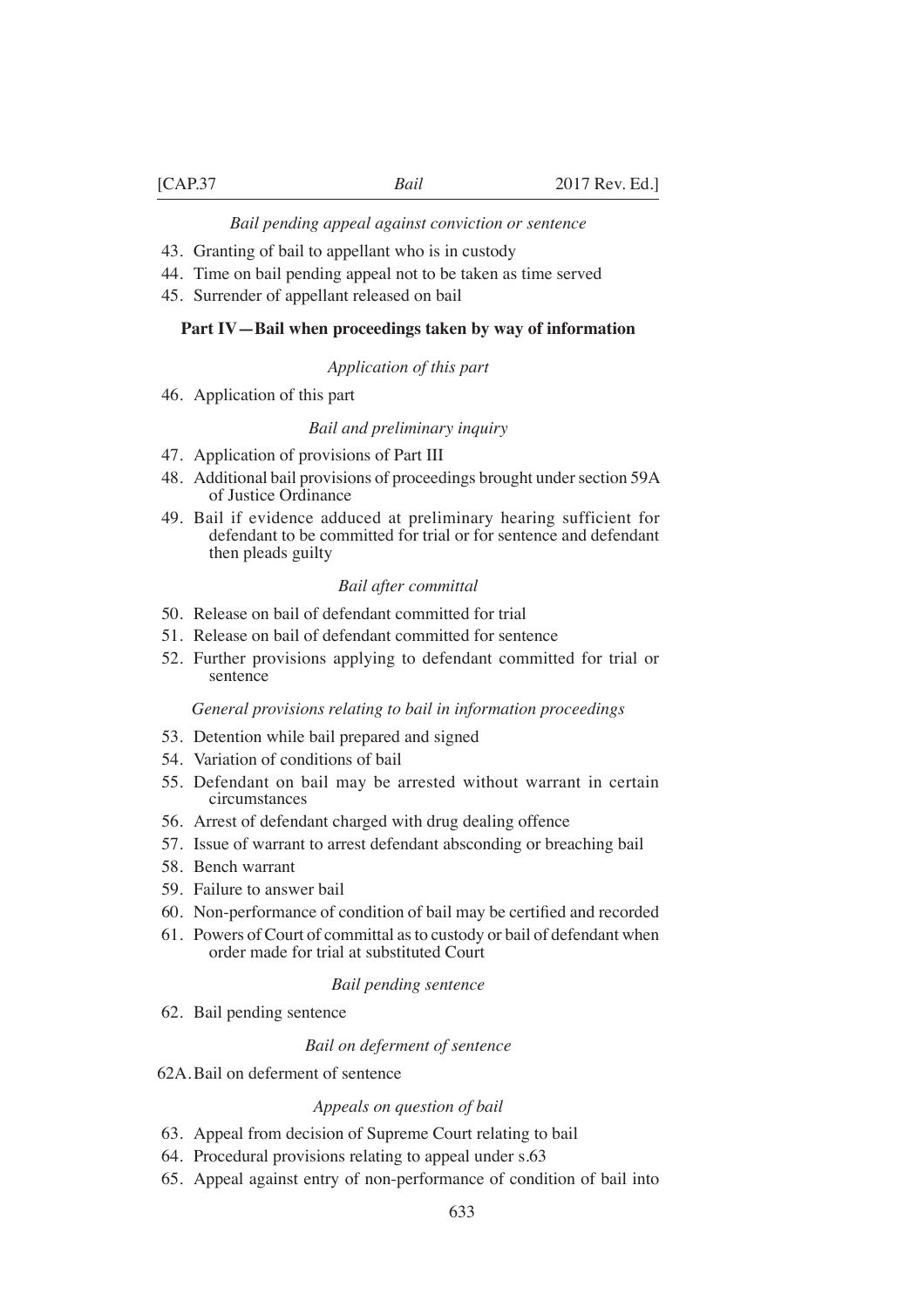Criminal Records or other Register

66. Execution of decision of Court of Appeal on appeal relating to bail

*Bail pending appeal against conviction or sentence*

- 67. Granting of bail to appellant and custody pending appeal
- 68. Intermediate effects of appeal

#### **PART V—MISCELLANEOUS PROVISIONS**

69. Rules

requires—

70. S. 24 of cap. 3 to be read and construed with this ordinance

Ordinances No. 15 of 2002 No. 4 of 2010 No. 1 of 2016

An ordinance to make provision for bail in criminal cases

[24 December 2002]

# **Preliminary 1.** This ordinance may be cited as the Bail Ordinance.

**2.** In this ordinance, unless the context otherwise

Citation

Interpretation

cap.3

cap.2

- **committal for trial** means committal to the Supreme Court under section 65A or section 65B of the Justice Ordinance or a Magistrate's Court under section 70(3)(b) of the Justice Ordinance
- **conviction** includes an order; and **convicted** has a corresponding meaning
- **Court of Appeal** means the Pitcairn Court of Appeal [as constituted by section 49 of the Constitution of Pitcairn]

#### **(Amended by Ordinance No. 4 of 2010)**

**drug dealing offence** means the unlawful trafficking in prohibited or restricted drugs and includes the unlawful importation and possession for sale or supply of any such drug prohibited or restricted under any enactment

**[home detention residence** has the meaning given under section 3 of the Sentencing Ordinance]

## **(Inserted by Ordinance No. 1 of 2016)**

- **Island Magistrate** means the person appointed to hold such office by the Governor under section  $11(1)$  and (2) of the Judicature (Courts) Ordinance
- **Magistrate's Court** includes a Senior Magistrate or the Island Magistrate presiding over a Magistrate's Court; but does not include a Registrar
- **offence** means any act or omission for which anyone can be punished under the criminal law or under any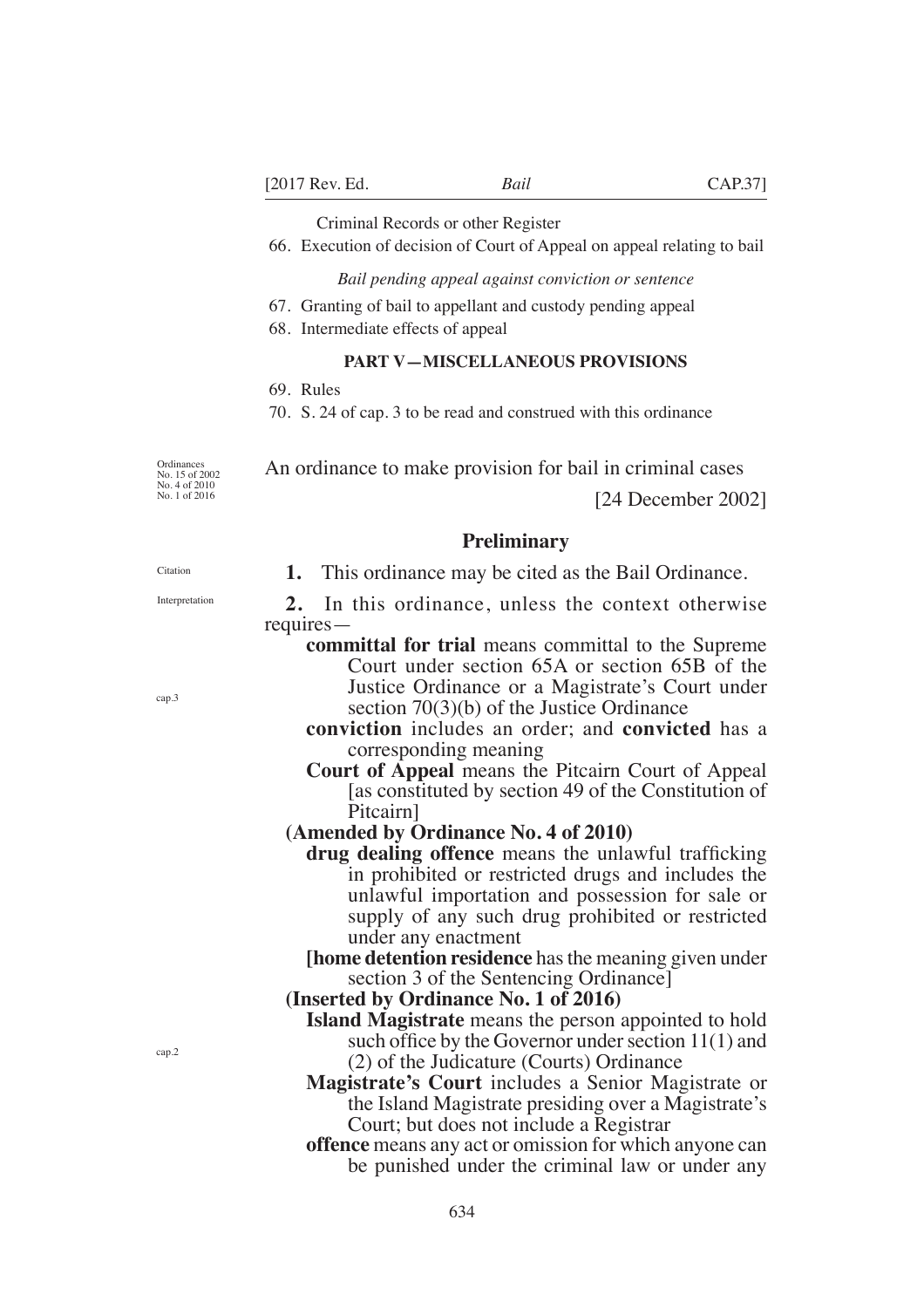other enactment containing penal sanctions, whether on conviction on information or on summary conviction

- **Registrar** means any Registrar of the Supreme Court or of the Magistrate's Court, as the case may require; and includes a Deputy Registrar
- **Senior Magistrate** means a person appointed to hold office as a magistrate by the Governor under section 11(1) and (4) of the Judicature (Courts) Ordinance
- **[Superintendent of Prisons** means the person appointed in accordance with section 5 of the Prisons Ordinance]

**[Supervision Officer** has the meaning given under section 3 of the Sentencing Ordinance].

## **(Inserted by Ordinance No. 1 of 2016)**

**3.** This ordinance binds the Crown.

## **PART I GENERAL PROVISIONS REGARDING BAIL**

**4.** Unless expressly stated otherwise in this or in any other  $P_{\text{part}}^{\text{Application of this}}$ enactment, any decision regarding the granting of bail under this ordinance is subject to the provisions of this Part.

**5.**—(1) A defendant is bailable as of right who is charged with an offence which is not punishable by imprisonment.

(2) A defendant is bailable as of right who is charged with an offence for which the maximum punishment is less than 3 years' imprisonment, unless the offence is one which relates to assault on a child, or by a male on a female.

(3) A defendant is bailable as of right who is charged with any offence against the Summary Proceedings Ordinance or any offence which is triable only summarily by virtue of the First Schedule to the Justice Ordinance. cap. 5 cap. 3

(4) Notwithstanding the provisions of this section, a defendant who is charged with an offence punishable by imprisonment is not bailable as of right if the defendant has been previously convicted of an offence punishable by imprisonment.

(5) Subject to sections 7 to 15, a defendant who is charged with an offence and is not bailable as of right must be released by a Court on reasonable terms and conditions unless the Court is satisfied that there is just cause for continued detention.

**6.**—(1) In considering whether there is just cause for continued detention, the Court must take into account the following considerations—

(a) whether there is a risk that the defendant may fail to appear in Court on the date to which the defendant

Ordinance binds the Crown

Rules as to granting bail

Consideration of just cause for continued detention

cap.2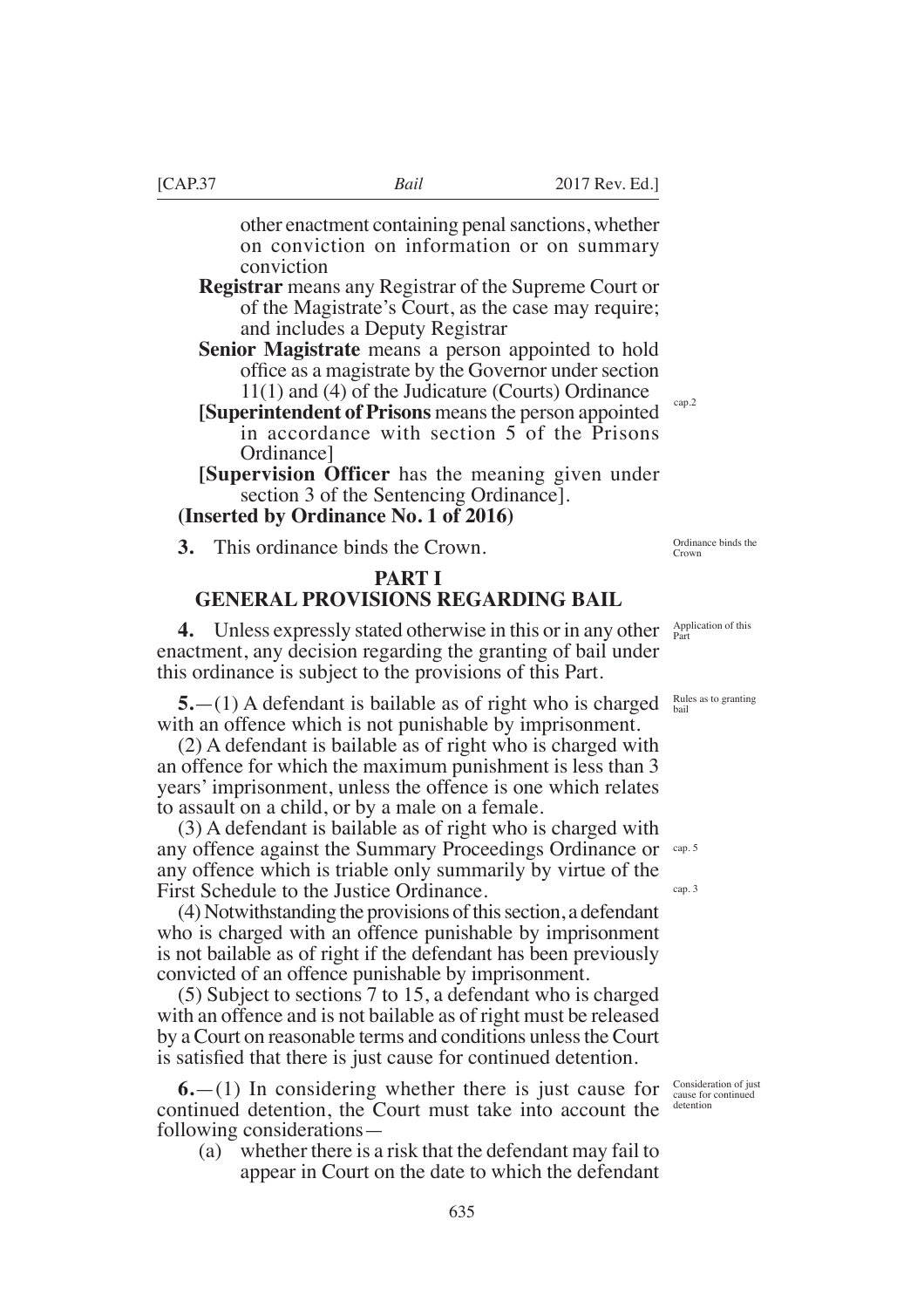has been remanded;

- (b) whether there is a risk that the defendant may interfere with witnesses or other evidence;
- (c) whether there is a risk that the defendant may offend while on bail.

(2) In addition to the considerations in subsection (1), when considering whether there is just cause for continued detention, the Court may take into account—

- (a) the nature of the offence with which the defendant is charged and whether it is a grave or less serious one of its kind;
- (b) the strength of the evidence and the probability of conviction or otherwise;
- (c) the seriousness of the punishment to which the defendant is liable and the severity of the punishment which is likely to be imposed;
- (d) the character and past conduct or behaviour, in particular proven criminal behaviour, of the defendant;
- (e) whether the defendant has a history of offending while on bail or breaching Court orders, including orders imposing bail conditions;
- (f) the likely length of time before the matter comes to hearing or trial;
- (g) the possibility of prejudice to the defence in the preparation of the defence if the defendant is remanded in custody;
- (h) any other special matter which is relevant in the particular circumstances.

(3) When considering an application for bail in respect of a charge of sexual violation or other serious assault or injury, any views of the victim, conveyed in accordance with section 11 of the Victims of Offences Ordinance 2002, must be taken into account.

(4) In deciding, in relation to a defendant charged with any offence involving violence to a person, whether or not to grant bail to the defendant or allow the defendant to go at large, the need to protect the victim of the alleged offence is the paramount consideration.

**7.** No defendant who is charged with an offence involving treason, espionage, piracy, hijacking or terrorism may be granted bail except by order of the Governor or a Supreme Court Judge.

Restriction on bail if defendant charged with treason or espionage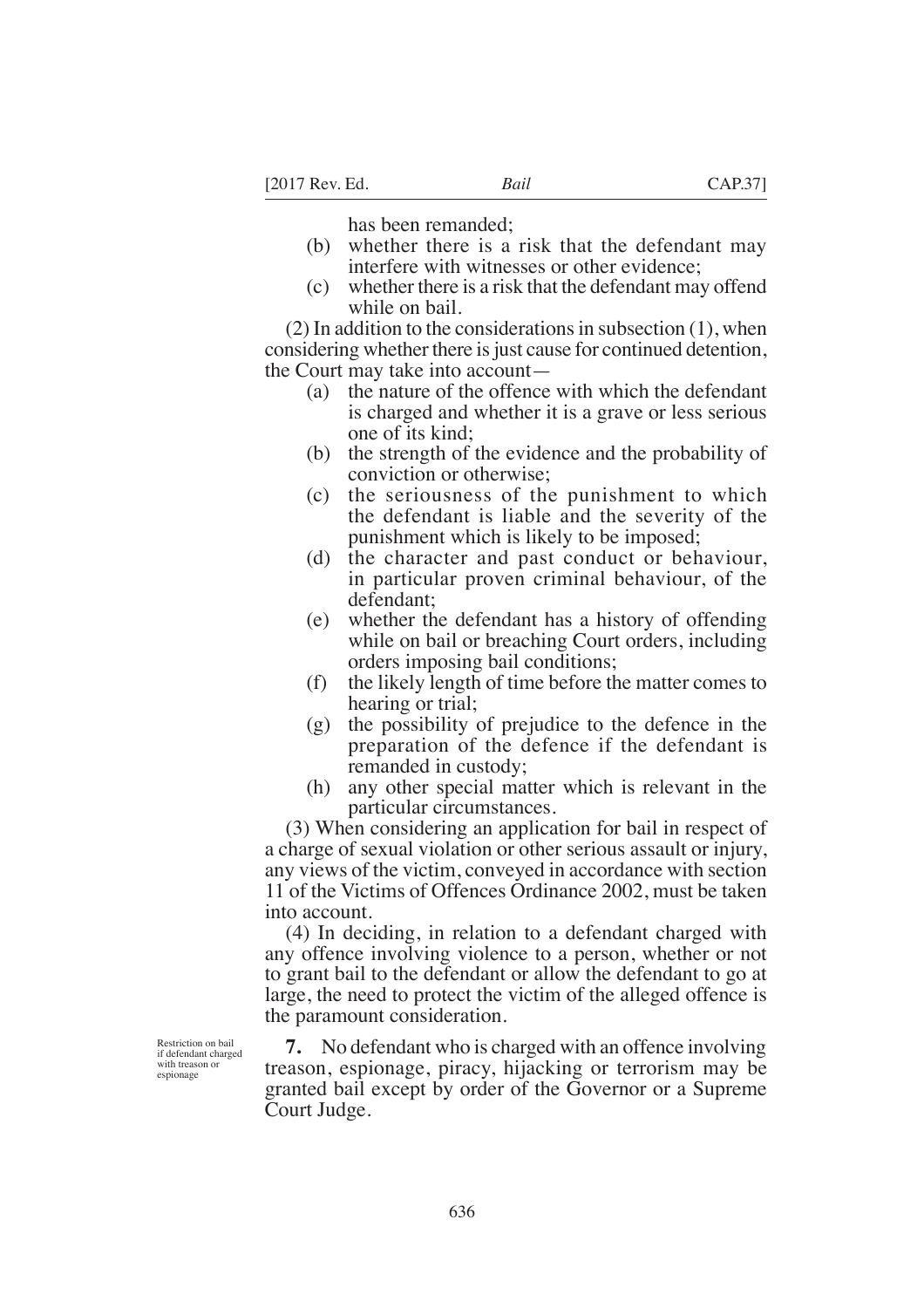**8.**—(1) This section applies to a defendant of or over the age of seventeen years who is charged with a specified offence (as defined in subsection  $(2)$ ) and who has one or more previous convictions for a specified offence (whether those convictions were for the same specified offence or for different specified offences).

(2) In this section, **specifed offence** means any offence of the following nature—

(a) sexual violation;

- (b) murder;
- (c) rape;
- (d) manslaughter;
- (e) attempt to murder;
- (f) wounding with intent to cause grievous bodily harm;

Restriction on bail if defendant with previous conviction for specifed offence charged with further specifed offence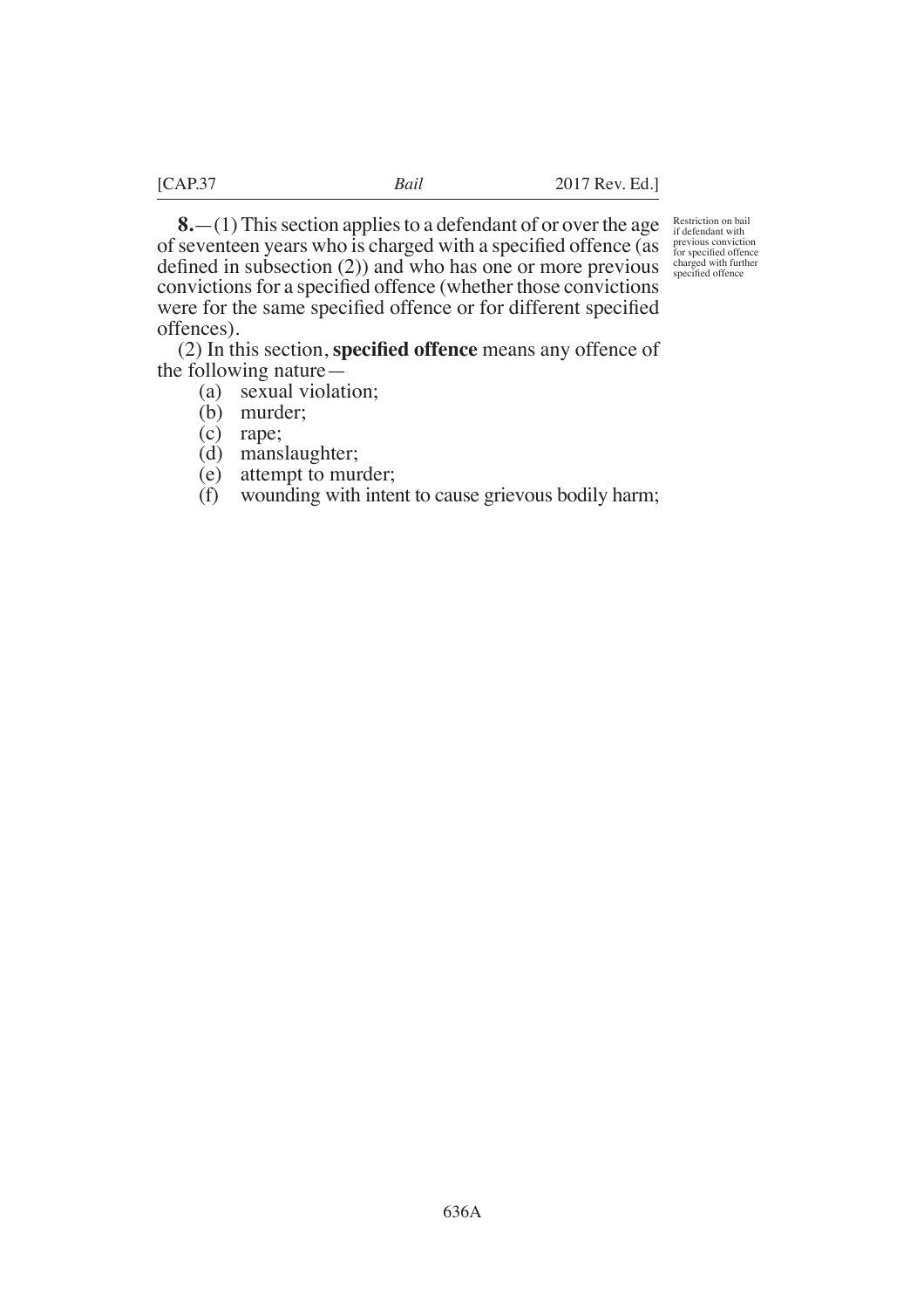[2017 Rev. Ed. *Bail* CAP.37]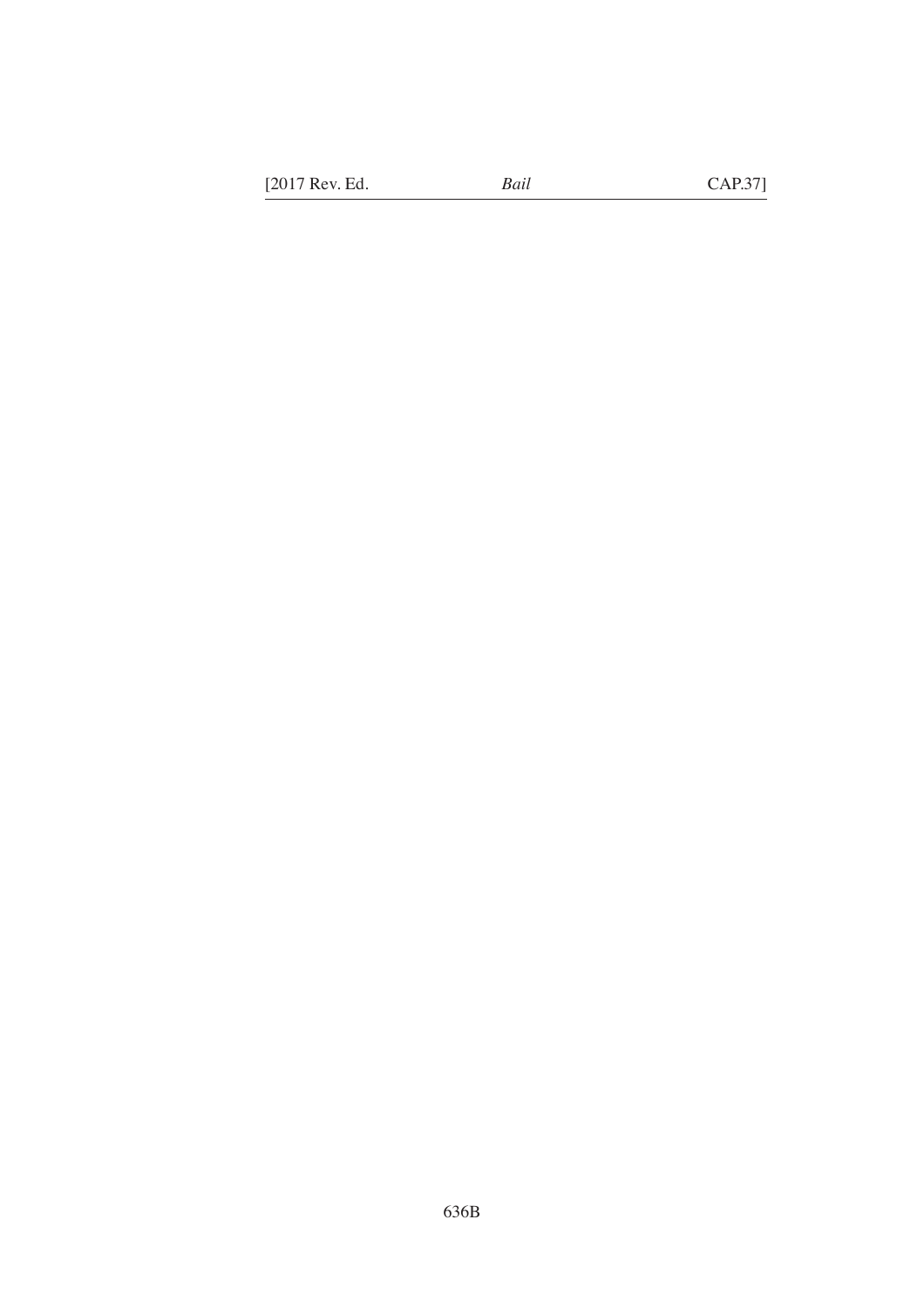- (g) assault occasioning actual bodily harm;
- (h) aggravated wounding or assault;
- $(i)$  using any firearm against a law enforcement officer;
- $(i)$  commission of crime with firearm;
- (k) robbery;
- (l) aggravated robbery.

(3) No defendant to whom this section applies may be granted bail or allowed to go at large except by order of a Supreme Court Judge or a Senior Magistrate.

(4) No defendant to whom this section applies may be granted bail or allowed to go at large unless the defendant satisfies the Judge or Senior Magistrate that bail or remand at large should be granted.

(5) In particular (but without limiting any other matters in respect of which the defendant must satisfy the Judge or Senior Magistrate under subsection (4)), the defendant must satisfy the Judge or Senior Magistrate on the balance of probabilities that the defendant will not, while on bail or at large, commit any offence involving violence against, or danger to the safety of, any other person.

(6) In deciding whether or not to grant bail to a defendant to whom this section applies or allow the defendant to go at large, the need to protect the safety of the public and, where appropriate, the need to protect the safety of the victim or victims of the alleged offending are primary considerations.

**9.** No defendant of or over the age of seventeen years who is found guilty of or pleads guilty to a specified offence (as defined in section  $(82)$ ) and who has one or more previous convictions for a specified offence (whether those convictions were for the same specified offence or for different specified offences) may, while waiting to be sentenced or otherwise dealt with for the first-mentioned specified offence, be granted bail or allowed to go at large.

**10.**—(1) This section applies to a defendant if—

- (a) the defendant is of or over the age of seventeen years and—
	- (i) is charged with an offence under any law which carries a maximum sentence of three or more years' imprisonment; and
	- (ii) at the time of the alleged commission of the offence was remanded at large or on bail awaiting trial for another offence under any law which carries a maximum sentence of three or more years' imprisonment; and
	- (iii) has at any time previously received a full-time

Restriction on bail if defendant with previous conviction for specifed offence found guilty or pleads  $g$ uilty to further specified offence

Further restriction on bail in certain cases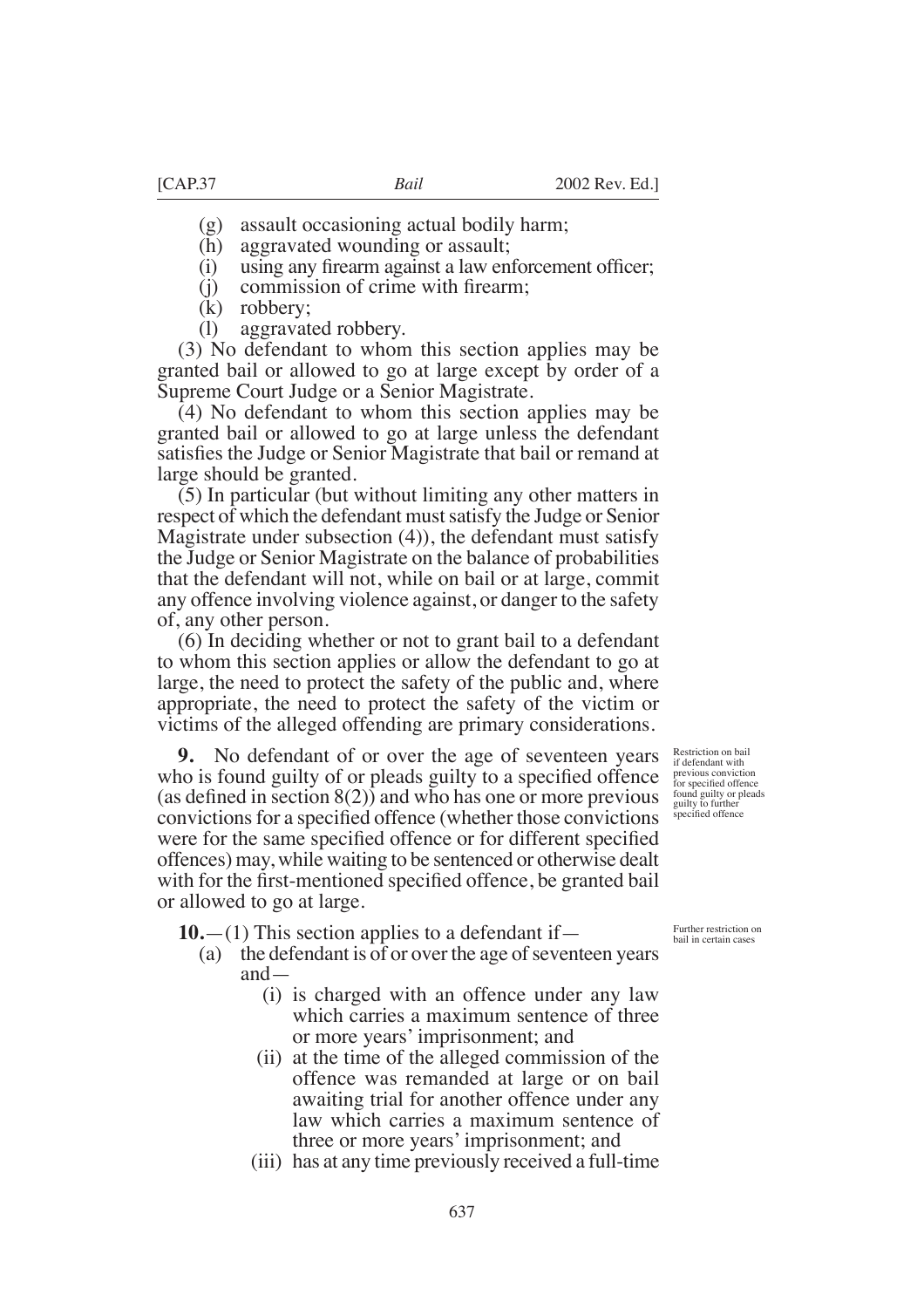custodial sentence for one or more offences against any law; or

- (b) the defendant is of or over the age of seventeen years and—
	- (i) is charged with an offence which carries a maximum sentence of three or more years' imprisonment; and
	- (ii) has previously received fourteen or more full-time sentences for offences against any law; and
	- (iii) has previously been convicted of an offence which was committed while the defendant was remanded at large or on bail and which carries a maximum sentence of three or more years' imprisonment (whether or not the conviction resulted in any of the full-time custodial sentences referred to in subparagraph (ii)).

(2) For the purposes of subsection (1), a full-time custodial sentence is counted whether or not it was served concurrently with any other one or more sentences.

(3) No defendant to whom this section applies may be granted bail or allowed to go at large except by order of a Supreme Court Judge or a Senior Magistrate.

(4) No defendant to whom this section applies may be granted bail or allowed to go at large unless the defendant satisfies the Judge or Senior Magistrate that bail or remand at large should be granted.

(5) In particular (but without limiting any other matters in respect of which the defendant must satisfy the Judge or Senior Magistrate under subsection (4)), the defendant must satisfy the Judge or Senior Magistrate on the balance of probabilities that the defendant will not, while on bail or at large, commit—

- (a) any offence involving violence against, or danger to the safety of, any other person; or
- (b) burglary or any other serious property offence.

(6) For the purposes of subsection (5), **serious property offence** means an offence against rights of property punishable by imprisonment for a term of more than seven years.

(7) In deciding whether or not to grant bail to a defendant to whom this section applies or allow the defendant to go at large, the need to protect the safety of the public and, where appropriate, the need to protect the safety of the victim or victims of the alleged offending are primary considerations.

Exercise of discretion when considering bail pending sentencing

**11.**—(1) If a defendant is found guilty or if a defendant pleads guilty, the Court must not grant bail unless it is satisfied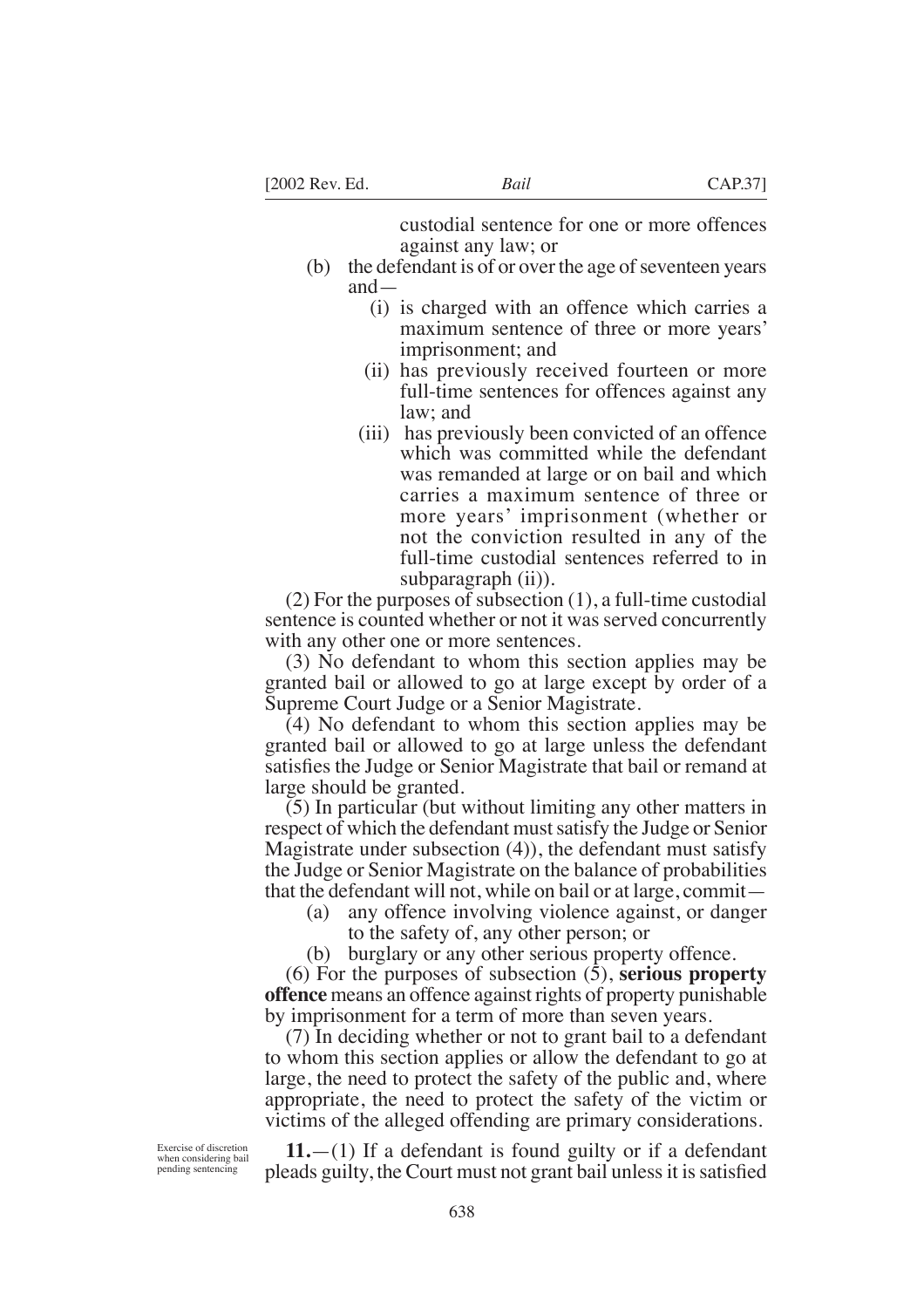on the balance of probabilities that it would be in the interests of justice in the particular case to do so.

(2) The onus is on the defendant to show cause why bail should be granted.

(3) When considering the interests of justice under subsection (1), the Court may, instead of the considerations in section 6, take into account the following considerations—

- (a) whether the defendant is likely to receive a sentence of imprisonment;
- (b) the likely length of time that will pass before the defendant is sentenced;
- (c) the personal circumstances of the defendant and the defendant's immediate family;
- (d) any other consideration that the Court considers relevant.

(4) If the defendant is unlikely to receive a sentence of imprisonment, this must count against the defendant being remanded in custody.

(5) This section is subject to section 9.

**12.**—(1) If a person is in custody under a conviction and is appealing against the conviction or sentence, or both, the Court must not grant bail unless it is satisfied on the balance of probabilities that it would be in the interests of justice in the particular case to do so.

(2) The onus is on the appellant to show cause why bail should be granted.

(3) When considering the interests of justice under subsection (1), the Court may, instead of the considerations in section 6, take into account the following considerations—

- (a) the apparent strength of the grounds of appeal;
- (b) the length of the sentence which has been imposed on the appellant;
- (c) the likely length of time which will pass before the appeal is heard;
- (d) the personal circumstances of the appellant and the appellant's immediate family;
- (e) any other consideration which the Court considers relevant.

## *Special provision as to bail of young person remanded or committed for trial or sentence*

**13.**—(1) Notwithstanding anything in any other enactment, no person under the age of sixteen years shall be remanded to vears of age a penal institution pending the hearing or trial of any charge or pending sentence.

(2) Notwithstanding anything in any other enactment, no

Exercise of discretion when considering bail pending appeal

Granting of bail to defendant under 20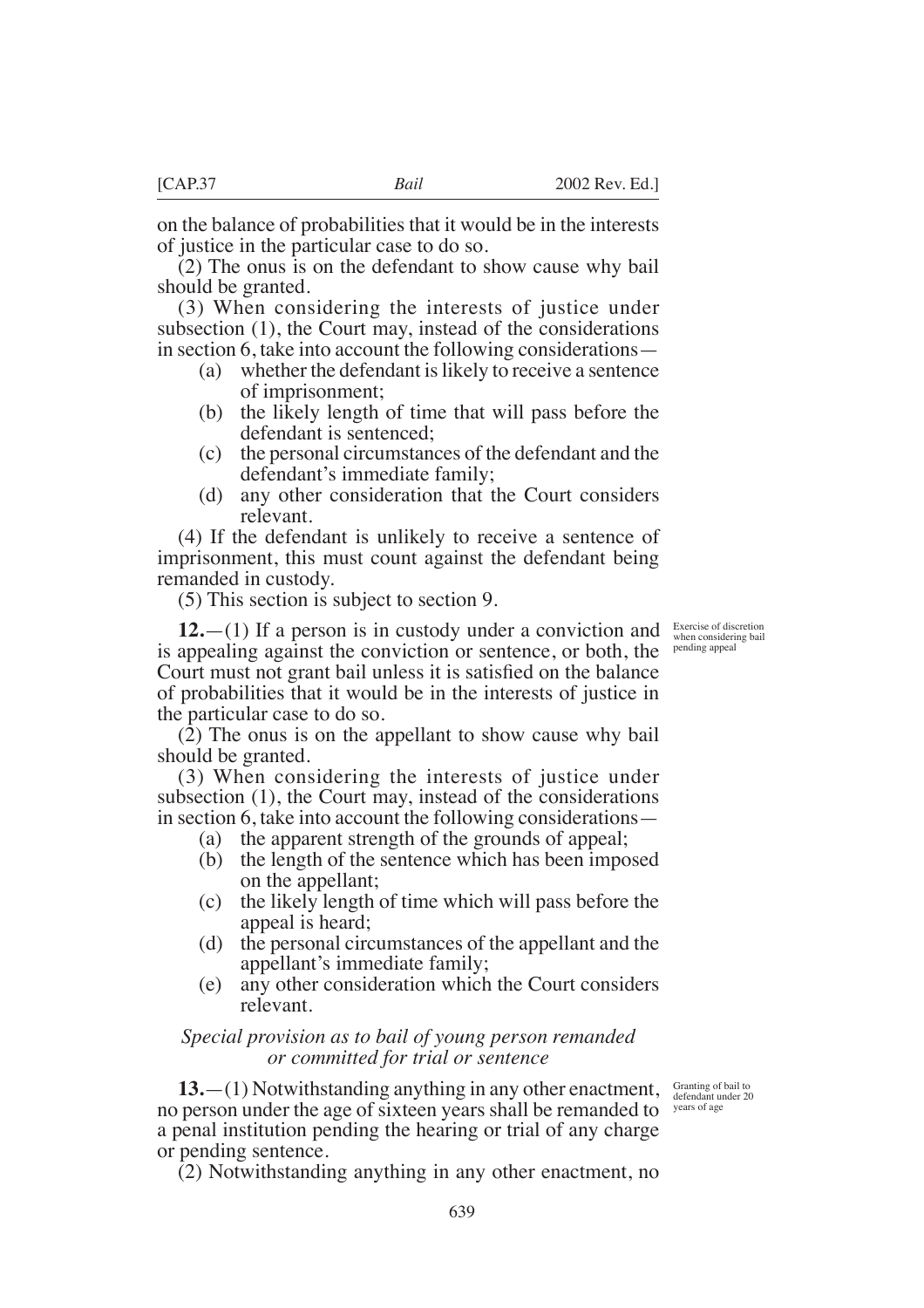person who has attained the age of sixteen years but has not attained the age of seventeen years shall be remanded to a penal institution pending the hearing or trial of any charge or pending sentence, except where the person is charged with or has been convicted of an offence triable only by the Supreme Court.

(3) If a Court remands or commits for trial or for sentence a defendant who appears to the Court to be of or over the age of seventeen years but under the age of twenty years, it must release the defendant on bail or otherwise subject to such conditions as it thinks fit.

(4) Subsection (3) is subject to sections 5 (except subsection  $(5)$ ) 7 to 10,14 and 15 of this ordinance.

(5) Subject to subsections (1) and (2), this section applies in respect of a defendant who is under the age of seventeen years and who is charged with or convicted of any offence in a Magistrate's Court or the Supreme Court.

(6) Notwithstanding the provisions of subsection (1), the Court may in any case direct that a person under the age of sixteen years be detained in a penal institution if in its opinion no other course is desirable, having regard to all the circumstances.

(7) Notwithstanding the provisions of subsection (1), the Court may remand a person under the age of sixteen years in the custody of the chief executive officer of any recognised child protection authority if in its opinion it is desirable to do so by reason of special circumstances and if it is satisfied that such authority is able and willing to keep the person in custody in accordance with this section.

## *Special provisions in respect of bail for drug dealing offences*

**14.**—(1) A defendant who is charged with or convicted of a drug dealing offence may be granted bail—

- (a) in any case, by order of a Supreme Court Judge; or
- (b) if the defendant does not have any previous convictions for a drug dealing offence, by order of a Senior Magistrate.

(2) A defendant who is charged with or convicted of a drug dealing offence may be granted bail only under subsection (1).

**15.** The Magistrate's Court may, despite the limitation imposed on Senior Magistrates by section 14(1)(b) but without limiting the powers of the Supreme Court, continue or renew bail granted under that section (whether granted by a Supreme Court Judge or a Senior Magistrate—

(a) on the same or substantially the same conditions as

Bail allowable for drug dealing offence only by order of Judge or Senior Magistrate

Bail for drug dealing offence may be continued or renewed by Magistrate's Court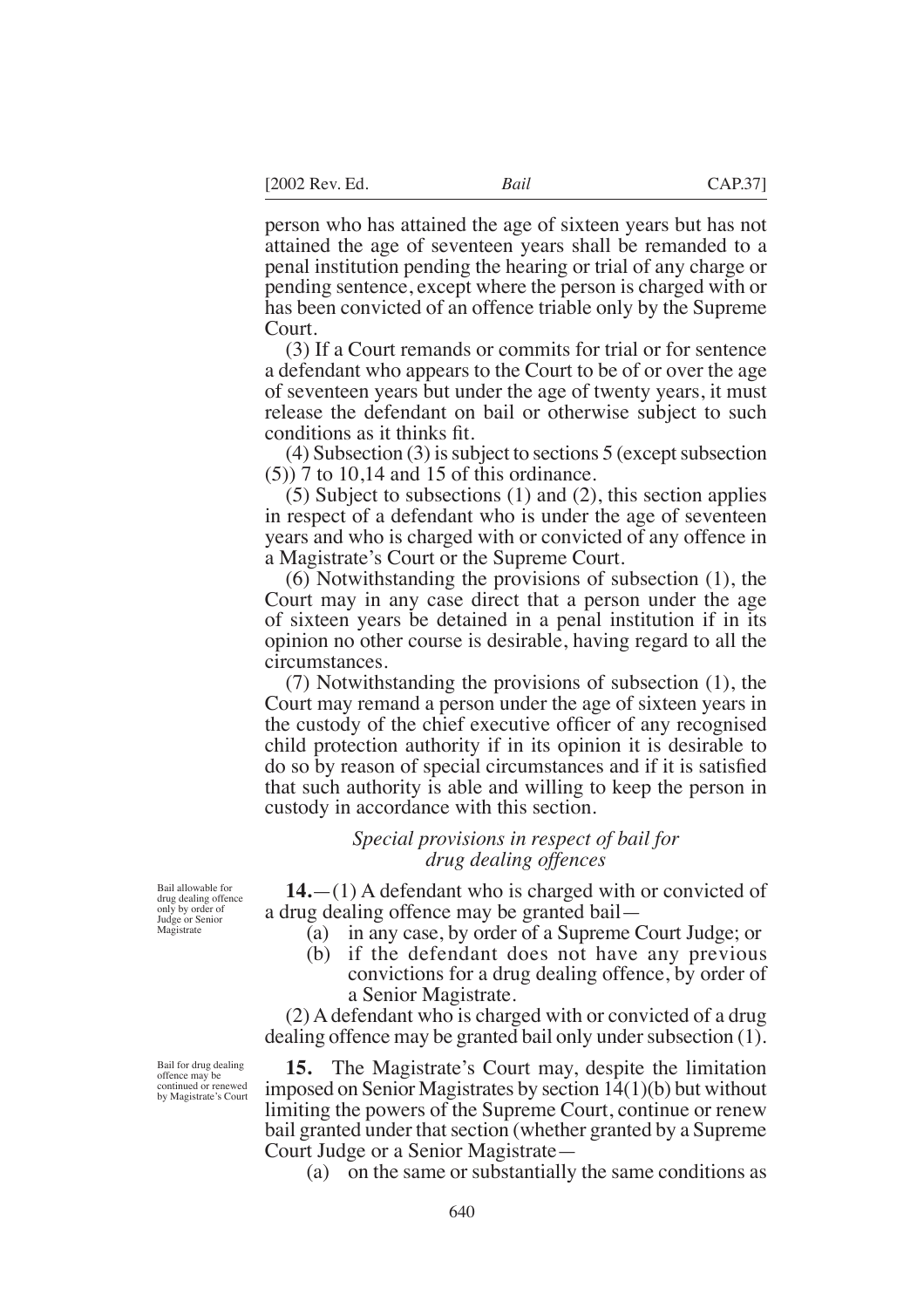[CAP.37 *Bail* 2002 Rev. Ed.]

were imposed under that section; or

(b) with the consent of the defendant and the prosecution, on any conditions.

# *General provisions relating to bail hearings*

**16.** A Court may, having regard to the interests of the defendant or any other person and to the public interest, order that the whole or any part of an application for bail or an appeal against a bail decision be heard in private.

**17.** A Court may make an order prohibiting the publication of any report or description of the hearing or any part of the hearing including, without limitation, all or any of the following—

(a) the identity of the defendant applying for bail;

- (b) the decision of the Court on the application;
- (c) the conditions of bail, if bail is granted.

**18.**—(1) In hearing an application for bail, a Court may receive as evidence any statement, document, information or matter that it considers relevant, whether or not it would be otherwise admissible in a Court of law.

(2) Notwithstanding subsection (1), when considering the matter described in section 6(2)(b), the Court may receive only evidence that would be admissible in a Court of law.

## **PART II POLICE BAIL**

**19.**—(1) Any member of the police may, if he or she Defendant admitted considers it prudent to do so, take the bail bond of a person who—

- (a) is charged with an offence for which that person may be proceeded against summarily; and
- (b) has been arrested without warrant; and
- (c) cannot practicably be brought immediately before a Court.

(2) In determining whether it is prudent to grant bail under subsection (1) to any person charged with an offence involving the use of violence against any person, the need to protect the victim of the alleged offence is the paramount consideration.

(3) Any bail bond taken under this section—

- (a) may be either with or without sureties as the member of the police thinks fit; and
- (b) must be in such sum or sums as the member of the police thinks sufficient; and
- (c) is subject to the condition that, at a time and place to be specified in the bond, being a time not later

Bail hearing may be in private

Court may prohibit publication of matters relating to hearing

Evidence in bail hearing

police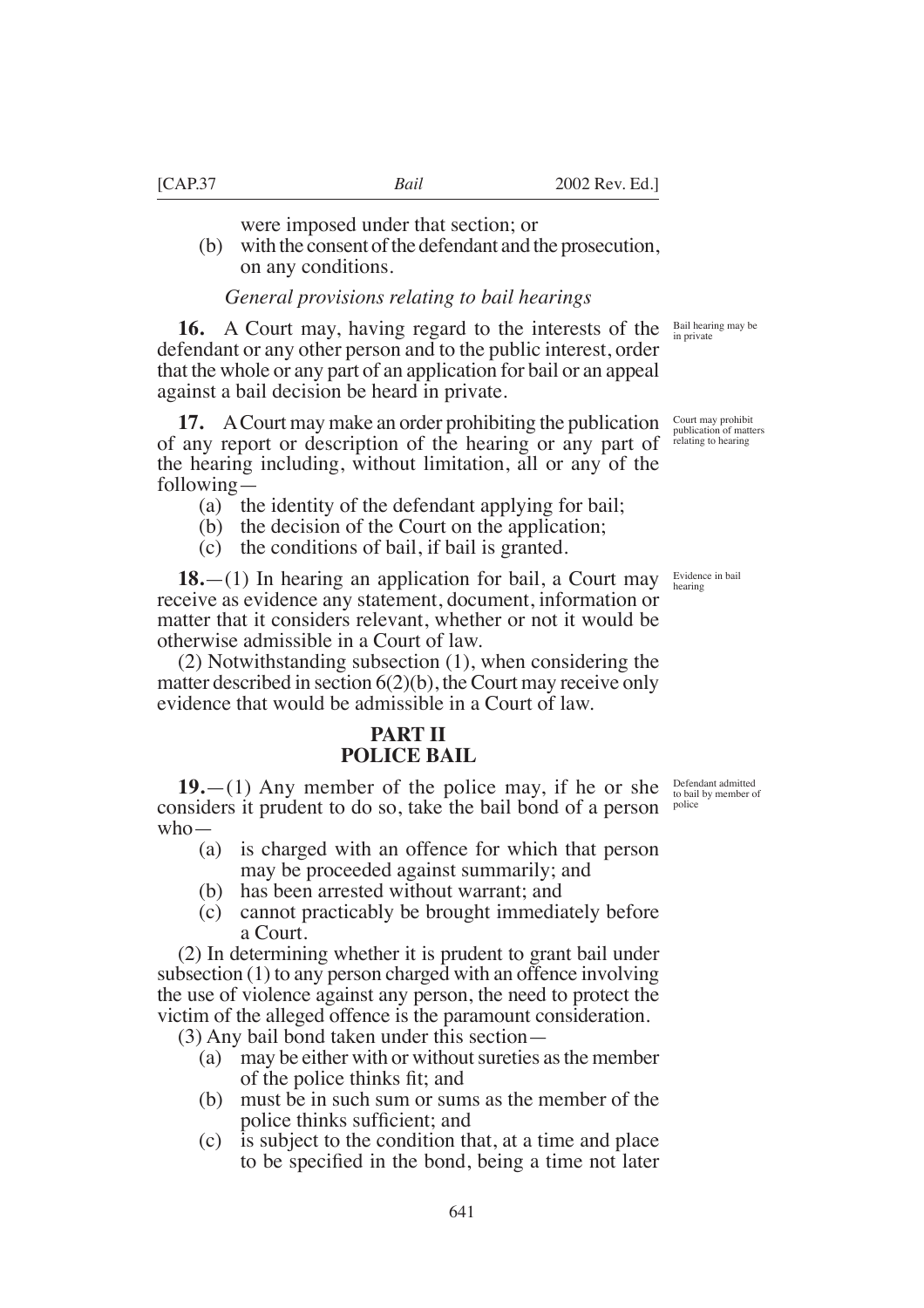that seven days from the date of the bond, the person bailed attend personally before a Court.

(4) If a person is granted bail under this section, the member of the police who takes the bail bond of the person may, in addition to the conditions that may be imposed under subsection (3), also impose any condition that might be imposed by a Magistrate's Court or Registrar under subsection (2) or subsection (3) of section 29.

(5) A bail bond taken under this section has the same effect as if it had been taken before a Magistrate.

**20.**—(1) The member of the police taking a bail bond under section 19 must enter in it—

- (a) the names, residence and occupation of the defendant; and
- (b) the names, residence and occupation of the defendant's surety or sureties (if any) entering into the bond; and
- (c) the condition or conditions of the bond; and
- (d) the sums respectively acknowledged.

(2) The bond must be signed by the defendant and the defendant's surety or sureties (if any).

(3) If the member of the police taking the bail bond thinks fit, the defendant may be required to deposit a sum of money equal to the sum acknowledged by the defendant.

 $(4)$  If, at the time and place specified in the bond, the defendant does not attend personally and, after hearing the charge in the defendant's absence, the Court convicts the defendant, the sum deposited may be applied in payment or part payment of any amount payable under the conviction.

(5) In a case referred to in subsection (4), if the sum deposited is applied in payment or part payment of any amount payable under the conviction—

- (a) section 23(2) does not apply; and
- (b) if the defendant is entitled to a refund of the sum deposited or any part of it and does not claim it, the member of the police must pay the amount into Court.

**21.**—(1) If a person is arrested and charged with an offence involving the use of serious violence against any other member of his or her family or household, the person must not be released on bail by a member of the police under section 19 during the 24 hours immediately following the arrest.

(2) Nothing in subsection (1) limits or affects the obligation of the police to bring a person who is charged with an offence before a Court as soon as possible.

Mode of taking bail bond by member of police

Bail and breach of protection order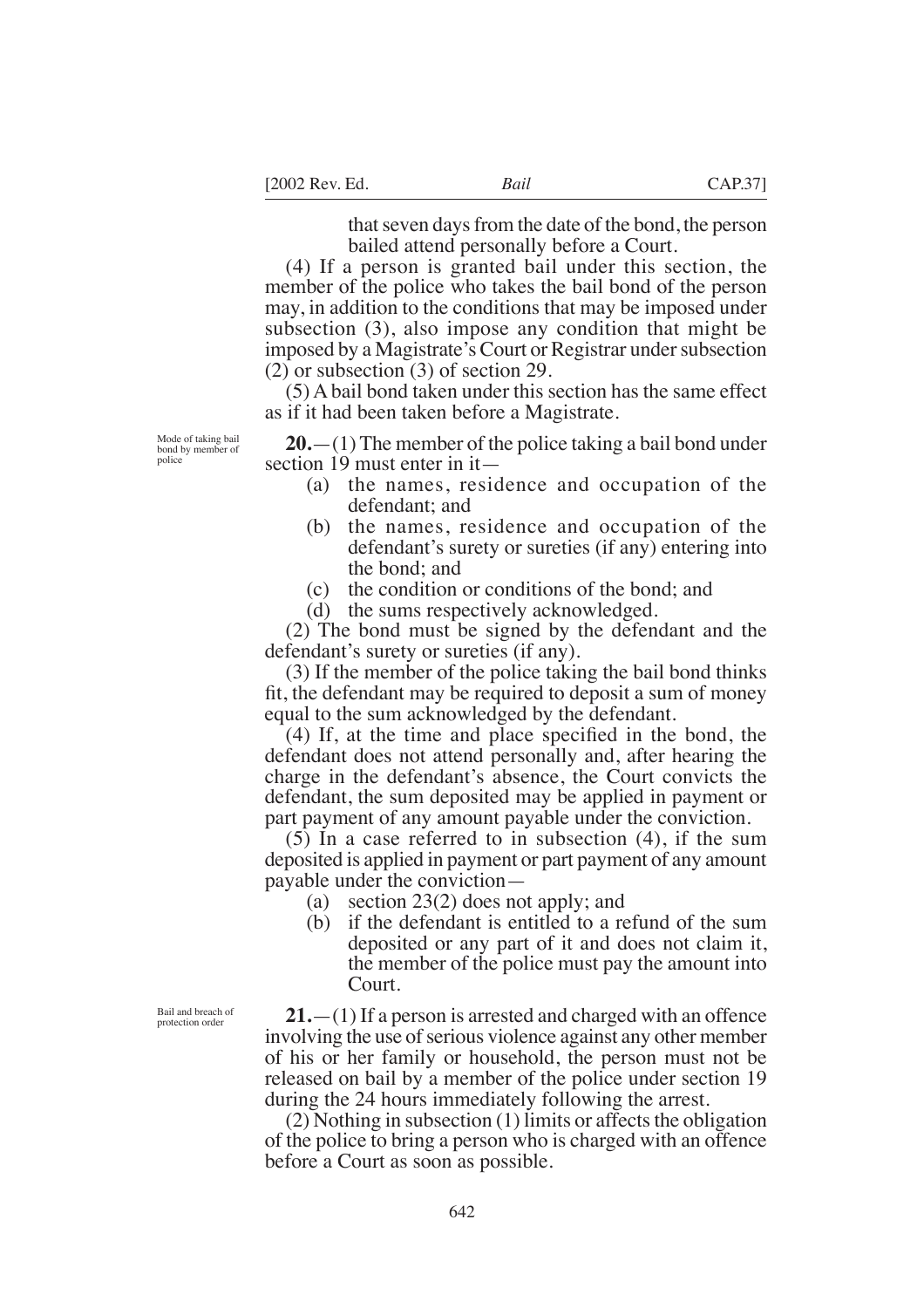(3) If a person to whom subsection (1) applies is not brought before a Court during the 24 hours immediately following the arrest, the person may, at the expiry of that period be released on bail by a member of the police under section 19.

(4) If a person to whom subsection (1) applies has also been charged with one or more other offences arising out of the same incident, the person must not be released on bail by a member of the police under section 19 in respect of any of those offences during the 24 hours immediately following the arrest for such offence.

**22.** A defendant commits an offence and is liable on summary conviction to a fine not exceeding  $$1,000$  who, having been released on bail by a member of the police, fails without reasonable excuse to attend personally at the time and the Court specified in the bail bond.

**23.**—(1) A bail bond taken by a member of the police is void if the defendant attends personally to answer the charge brought against him or her at the time and place—

- (a) specified in the bail bond; or
- (b) to which the hearing has been adjourned.

(2) The Magistrate's Court or Registrar may certify on the back of the bond or of a copy of the bond drawn up and certified by a member of the police the non-performance of the condition of the bond if—

- (a) the hearing has not been adjourned and the defendant does not attend personally at the time and place specified in the bond; or
- (b) the hearing has been adjourned, but the defendant does not attend personally at the time and place to which the hearing has been adjourned.

**24.** If section 23(2) applies to a defendant who has been released on bail by a member of the police, sections 36 and 41 also apply, with any necessary modifications.

# **PART III BAIL IN SUMMARY PROCEEDINGS**

## *Application of this Part*

**25.** This Part applies to any proceeding where a defendant Application of this is proceeded against summarily.

## *Granting of bail*

**26.**—(1) In any case referred to in section 27 of the Justice Ordinance (which relates to dealing with a defendant on adjournment), the Magistrate's Court may (instead of allowing

Failure to answer police bail

Effect on bond of attendance or nonattendance of person bailed by member of police

Breach of condition of police bail

Bail on cap.3 adjournment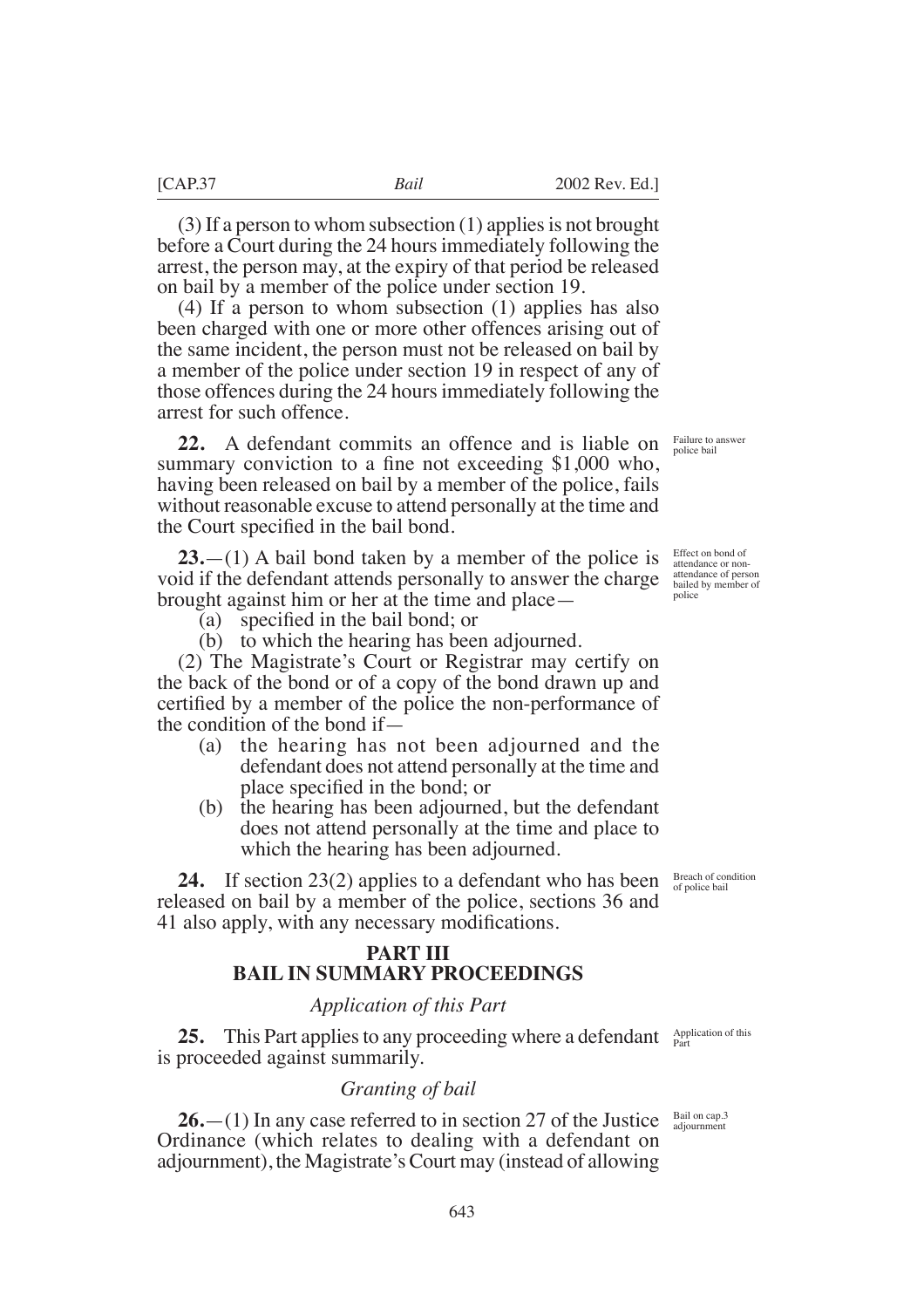the defendant to go at large or to remand him or her in custody) grant the defendant bail under this section for the period of the adjournment.

(2) A Registrar may exercise the power conferred by subsection  $(1)$  to grant bail if —

- (a) the prosecutor does not oppose bail; and
- (b) the offence with which the defendant has been charged—
	- (i) is not punishable by imprisonment; or
	- (ii) is punishable by a term of not more than 5 years (unless the offence charged involves assault on a child or by a man on a woman).

**27.** If the defendant is granted bail under section 26, a Magistrate's Court or Registrar may, and must if the defendant is not released within the period specified in section  $30(3)(a)$  —

- (a) issue a warrant for the detention of the defendant in custody for the period of the adjournment; and
- (b) certify on the back of the warrant the fact that the Magistrate's Court or Registrar has granted the defendant bail and the condition or conditions imposed.

**28.**—(1) A defendant who is bailable as of right must, if the defendant so requests, be brought before a Court for the purpose of making an application for bail if—

- (a) the defendant has been remanded in custody; and
- (b) the defendant did not make an application for bail under this ordinance at the time of the remand.

(2) The application may be granted as if it were an application made at the time at which the defendant was remanded.

(3) If bail is granted under this section, the particulars required to be certified by the Magistrate's Court or Registrar under section  $27(b)$  must be certified in writing by the Court granting bail, and forwarded to the Superintendent of the penal institution in which the defendant is detained under the remand warrant.

**29.**—(1) Subject to section 30, if a defendant is granted bail, the defendant must be released on condition that the defendant attend personally—

- (a) at the time and place to which the hearing is adjourned; or
- (b) at every time and place to which, during the course of the proceedings, the hearing may from time to time be adjourned.
- (2) The Magistrate's Court or Registrar may impose, as a

Warrant for detention of defendant remanded on bail

Defendant, if bailable as of right, to be brought before Court on request

Conditions of bail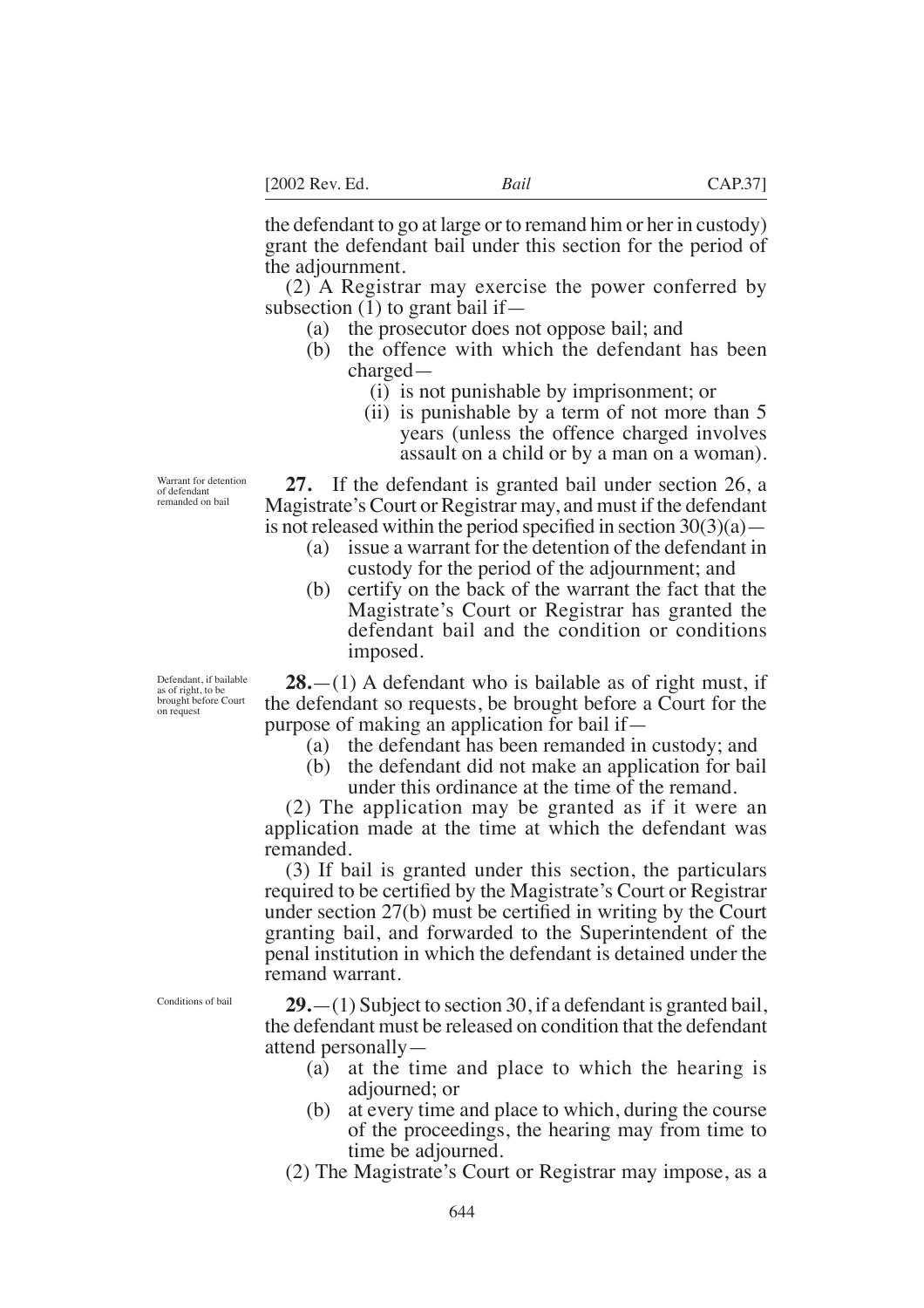further condition of the defendant's release, a condition that the defendant report to the police at the time or times and at the place or places which the Court or Registrar orders.

(3) Whether or not the Magistrate's Court or Registrar imposes a condition under subsection (2), the Court or Registrar may impose any other condition that the Court or Registrar considers reasonably necessary to ensure that the defendant—

- (a) appears in Court on the date to which the defendant has been remanded; and
- (b) does not interfere with any witness or any evidence against the defendant; and
- (c) does not commit any offence while on bail.

(4) Notwithstanding subsection (3), the Court or Registrar must not require as a further condition of the defendant's release the deposit of any sum or the entering into of any obligation in the nature of a bond, guarantee or surety, whether by the defendant or any other person.

## *Procedures after grant of bail*

**30.**—(1) If a defendant is granted bail, the Registrar must  $\frac{\text{Release of defendant}}{\text{grand ball}}$ prepare a notice of bail setting out the conditions of bail imposed by or under section 29.

(2) The Registrar or (as the case may require) the Magistrate's Court or Superintendent of the penal institution in which the defendant is detained must—

- (a) give the notice of bail to the defendant; and
- (b) be satisfied that the defendant understands the conditions of bail; and
- (c) require the defendant to sign the notice of bail.

(3) If a defendant is granted bail, the Magistrate's Court or Registrar may direct that the defendant be detained in the custody of the Court—

- (a) for such time, not exceeding 2 hours, as may be necessary to enable the notice of bail to be prepared and signed; and
- (b) if, within the period of 2 hours, the defendant is not released (whether by reason of having refused to sign the notice of bail or for any other reason), for such time as may be necessary to enable a warrant to be issued under section 27.

(4) If bail is granted to a defendant who has been remanded in custody and is in custody only under the warrant issued in respect of the remand, the defendant must be released from custody as soon as is reasonably practicable after the defendant has signed the notice of bail.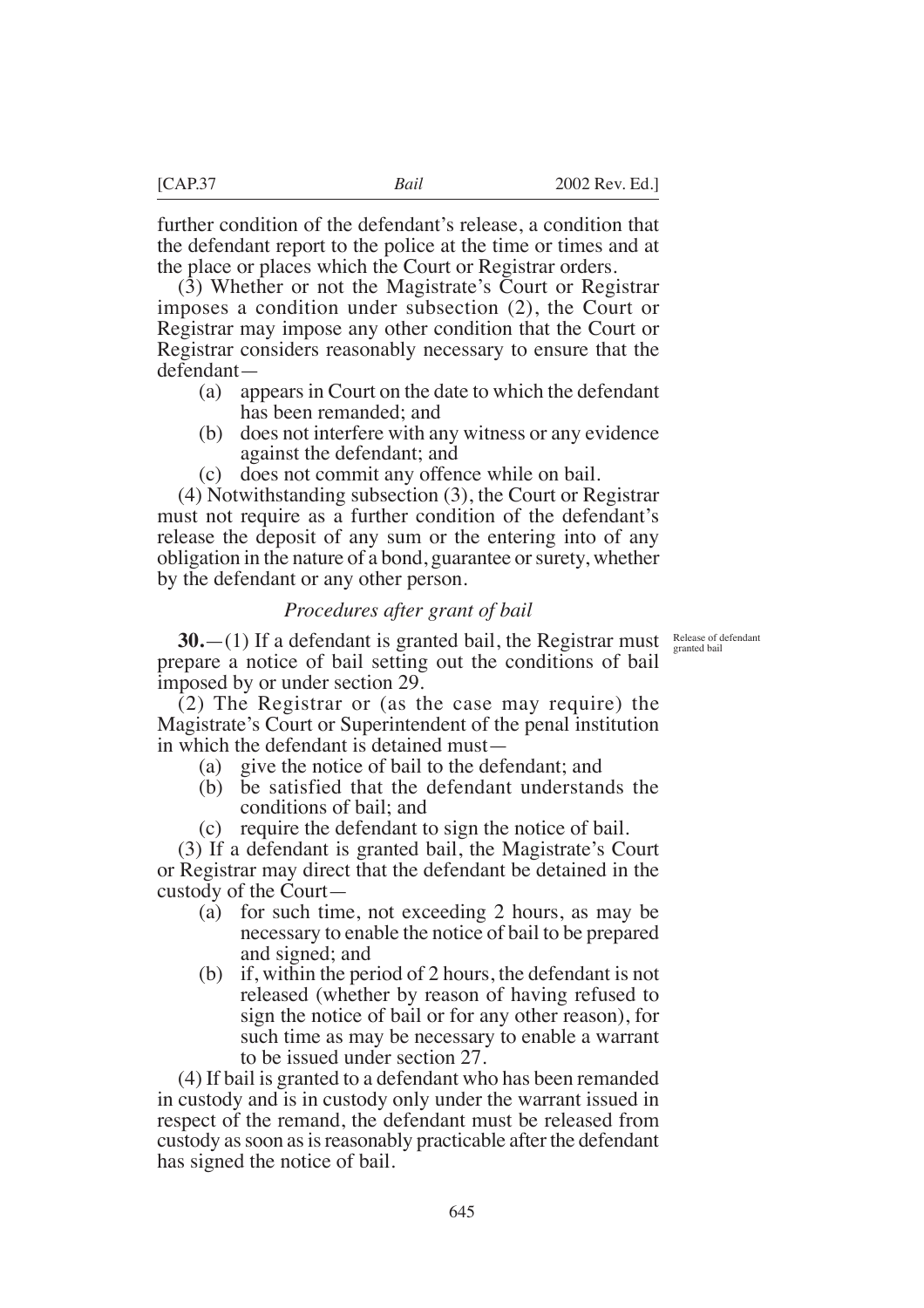(5) A copy of the notice of bail must be given to the defendant on his or her release or as soon as practicable after that.

**31.**—(1) Subject to subsection (3), in any case where a warrant has been issued under section 27, a warrant of deliverance in the prescribed form must be issued and sent to the Superintendent of the penal institution in which the defendant is detained.

(2) The warrant of deliverance may be issued by any Magistrate or Registrar on being satisfied that the defendant is entitled to be released and that the requirements of section 30 have been met.

(3) No warrant of deliverance need be issued if the Registrar before whom the defendant signs the notice of bail endorses on the remand a certificate that the defendant has signed the notice of bail and that the defendant is accordingly entitled to be released.

**32.**—(1) If the defendant has been granted bail, a Magistrate's Court may, on the application of the defendant or the prosecutor, make an order varying or revoking any condition of bail or substituting or imposing any other condition of bail.

(2) A Registrar may exercise the power conferred by subsection (1) to make an order if—

- (a) the prosecutor does not object; and
- (b) the offence with which the defendant has been charged—
	- (i) is not punishable by imprisonment; or
	- (ii) is punishable by a term of imprisonment of not more than 5 years (other than an offence involving assault upon a child or by man upon woman).

(3) If a Magistrate's Court or Registrar has, in granting bail to any defendant, imposed the condition that the defendant report to the police at such time or times and at such place or places as the Court or Registrar orders, any Registrar may, on the application of the defendant, make an order varying the time or times or the place or places at which the defendant is required to so report.

(4) If a Magistrate's Court or Registrar varies or revokes any condition of bail or substitutes or imposes any other condition of bail under subsection  $(1)$ , the following provisions apply —

(a) if the defendant is present at the Court, the Registrar must—

(i) as soon as is reasonably practicable prepare a

Variation of conditions of bail

Warrant of deliverance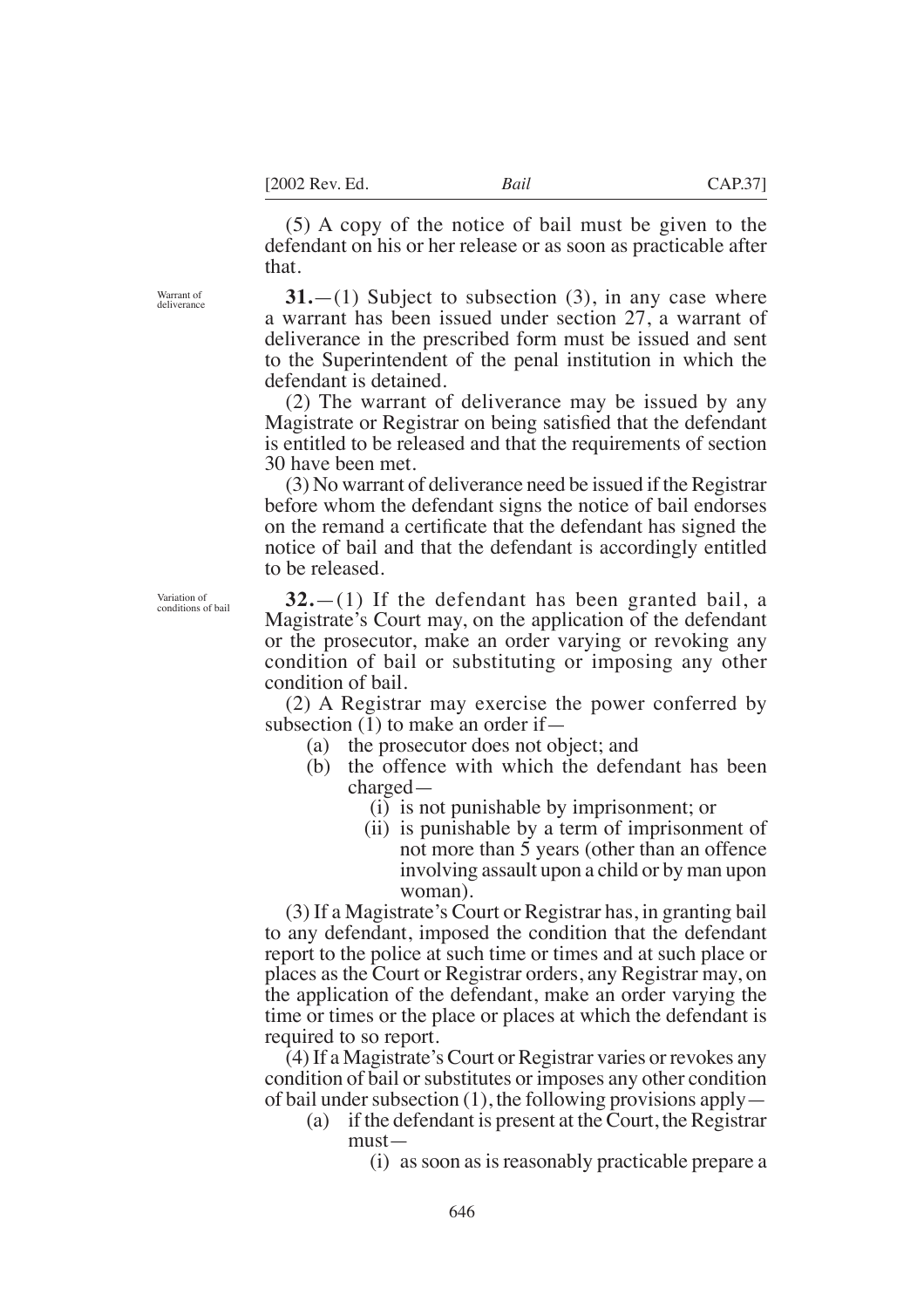new notice of bail setting out the conditions of bail as amended (if any); and

- (ii) be satisfied that the defendant understands the conditions of bail; and
- (iii) require the defendant to sign the notice of bail.
- (b) if the defendant is not present at the Court, the Registrar must send written notice to the defendant requiring the defendant to attend at a specified time and place for the execution of a fresh notice of bail containing the conditions as amended (if any).

(5) If, in any case to which subsection (4) applies, the defendant fails without reasonable excuse to attend at the time and place required, or fails to sign a fresh notice of bail, the Registrar or a Magistrate may issue a warrant for the arrest of the defendant.

**33.**—(1) Any member of the police may arrest without warrant a defendant who has been released on bail by a Magistrate's Court or Registrar or member of the police if the member of the police believes on reasonable grounds that—

- (a) the defendant has absconded or is about to abscond for the purpose of evading justice; or
- (b) the defendant has contravened or failed to comply with any condition of bail.

(2) A defendant who is arrested under subsection (1) must be brought before a Magistrate's Court as soon as possible.

(3) In any such case, the Magistrate's Court, on being satisfied that the defendant had absconded or was about to abscond or has contravened or failed to comply with any condition of bail, must reconsider the question of bail.

(4) After a defendant has been arrested under subsection (1), the defendant cannot be bailed as of right and is bailable only under section 5(5).

(5) Nothing in this section prevents a member of the police from seeking a warrant to arrest a defendant under section 34.

**34.**—(1) A Magistrate's Court or Registrar may issue a warrant in the prescribed form for the arrest of a defendant if—

- (a) the Magistrate's Court or Registrar is satisfied by evidence on oath that—
	- (i) the defendant has absconded or is about to abscond for the purpose of evading justice; or
	- (ii) the defendant has contravened or failed to comply with any condition of bail; or
- (b) the defendant—

Defendant on bail may be arrested without warrant in certain circumstances

Issue of warrant to arrest defendant absconding or breaching bail condition or who fails to answer bail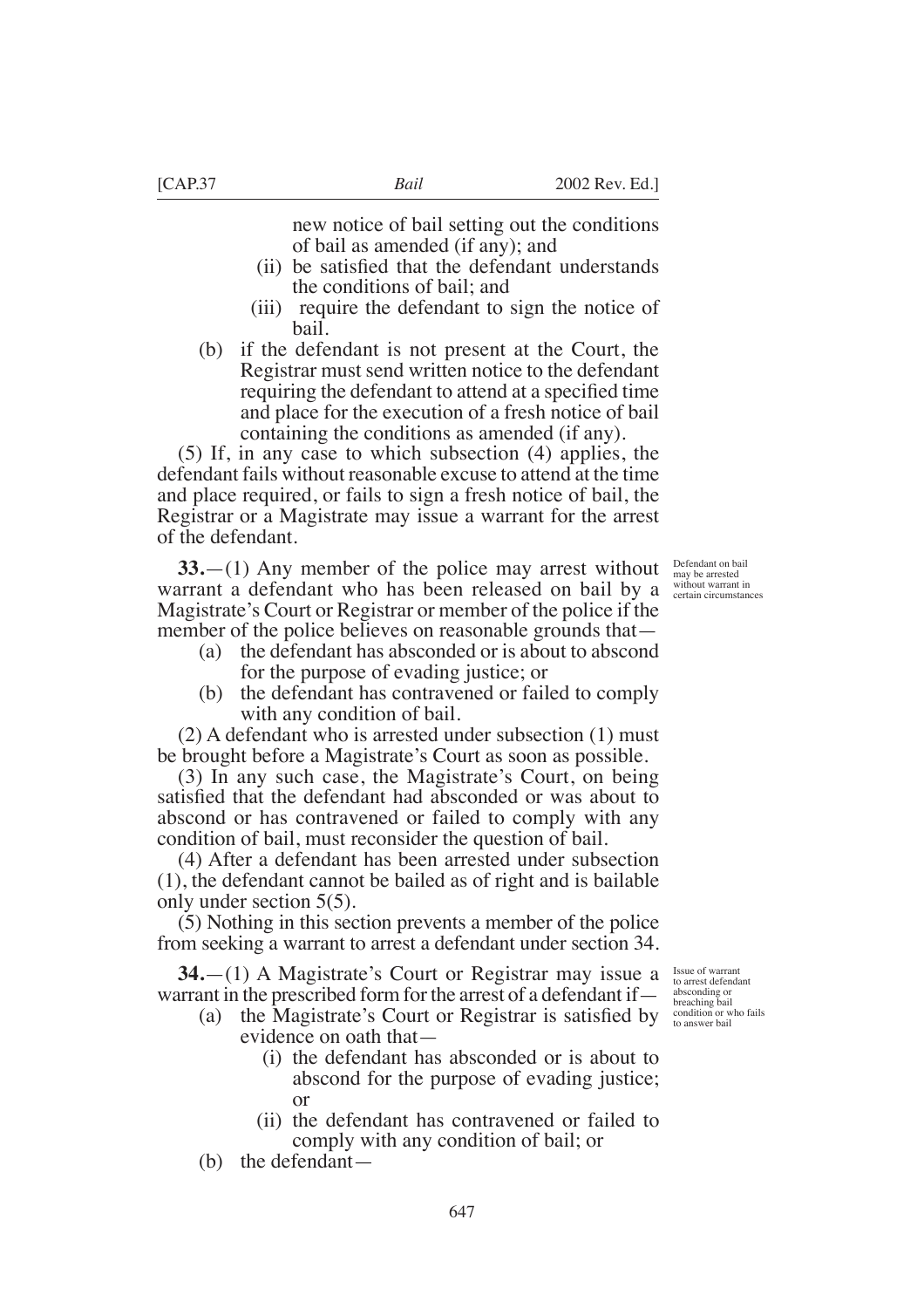- (i) does not attend personally at the time and place specified in the notice of bail or, as the case may be, the bail bond; or
- (ii) does not attend personally at any time and place to which during the course of the proceedings the hearing has been adjourned.

(2) A warrant to arrest a defendant under this section must be directed to a member of the police by name or generally to every member of the police. The warrant may be executed by any member of the police.

(3) For the purpose of executing a warrant issued under this section, the member of the police executing it may at any time enter on to any premises, by force if necessary, if the member of the police has reasonable grounds to believe that the defendant against whom it is issued is on those premises.

- (4) The member of the police executing the warrant—
	- (a) must have the warrant with him or her; and
	- (b) must produce it on initial entry and, if requested, at any subsequent time; and
	- (c) if he or she is not in uniform and is unknown to the defendant, produce evidence that he or she is a member of the police.

(5) If a defendant is arrested under a warrant issued under this section, subsections (2) to (4) of section 33 apply as if the defendant had been arrested under section 33(1).

Failure to answer bail

**35.** A defendant commits an offence and is liable on summary conviction to imprisonment for a term not exceeding one year or a fine not exceeding  $$2,000$  who, having been released on bail by a Magistrate's Court or Registrar—

- (a) fails without reasonable excuse to attend personally at the time and the Court specified in the notice of bail; or
- (b) fails without reasonable excuse to attend personally at any time and place to which during the course of the proceedings the hearing has been adjourned.

**36.**—(1) If a defendant who has been released on bail at any time fails to comply with any condition of bail, a Magistrate's Court may certify on the back of the notice of bail or, as the case may require, the bail bond, the non-performance of that condition.

(2) A certificate given by a Magistrate's Court under subsection (1) is, in the absence of proof to the contrary, sufficient evidence for the purposes of section 22 and section 35 that the defendant has failed to comply with the condition of the notice of bail or bail bond specified in the certificate.

Non-performance of condition of bail nay be certified and recorded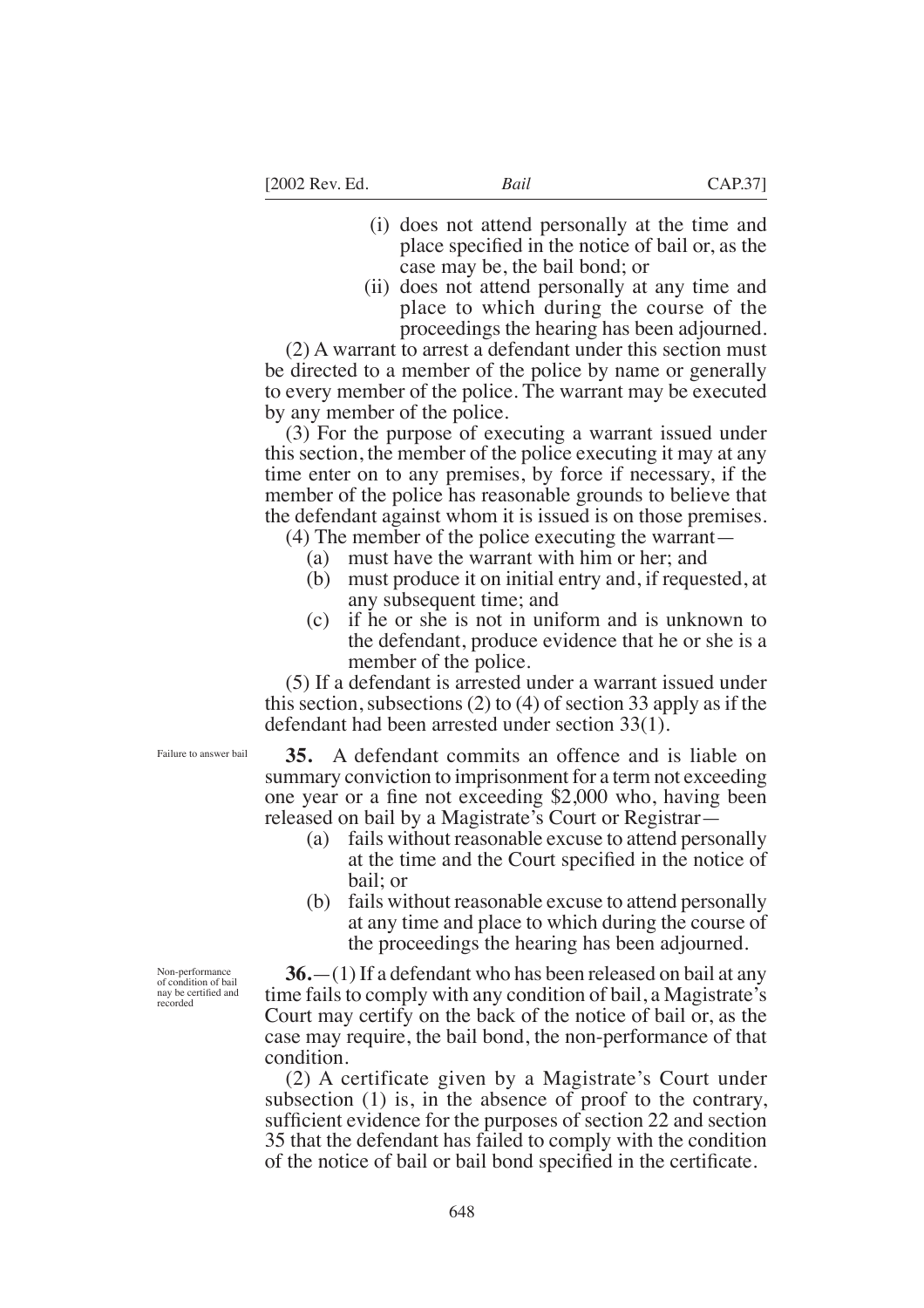(i) go to and remain at the home detention residence at the expiry of the period of

649

(1), if a defendant who has been released on bail at any time fails to comply with any condition of bail, without reasonable excuse, a Magistrate's Court must direct the Registrar that the nature of the condition and the non-performance of the condition be entered in a register to be known as the Criminal Records of the Court.

 $(3)$  In addition to the certification described in subsection

(4) Notwithstanding subsection (3), the Magistrate's Court may decide not to direct that the failure to comply be entered in the Criminal Records if in the Court's opinion the failure to comply is of such a minor nature that it does not warrant being taken into account when considering an application for bail from the defendant on a subsequent occasion.

(5) Any entry of a non-performance of a bail condition in the Criminal Records shall be admissible in evidence without further proof in the form of an extract or copy of the Criminal Records appearing or purporting to be a true copy thereof and signed by the Registrar as such.

(6) A failure to comply with any condition of bail which is entered in the Criminal Records under subsection (3) may be considered in any subsequent application for bail made by that defendant.

## *Bail pending sentencing*

 $37.$ —(1) If the Magistrate's Court finds the defendant guilty, or if the defendant pleads guilty and if the defendant is not sentenced or dealt with in any other manner, then the Court may in its discretion—

- (a) remand the defendant in custody; or
- (b) grant the defendant bail to appear for sentence at some future sitting of the Court when called upon.

(2) In any such case, any Magistrate may, at a subsequent sitting, sentence the defendant or deal with the defendant in any other manner authorised by law.

## *[Bail on deferment of sentence*

**37A.**—(1) This section applies if the start date of a sentence imposed on an offender is deferred under section 76R or section 95 of the Sentencing Ordinance.

(2) If this section applies, the court that defers the start date of the offender's sentence must grant the offender bail.

(3) An offender who is granted bail under this section must be released on condition that the offender must –

- (a) if the sentence is deferred under section 76R of the Sentencing Ordinance, –
- 

Bail pending sentencing

Bail on deferment of sentence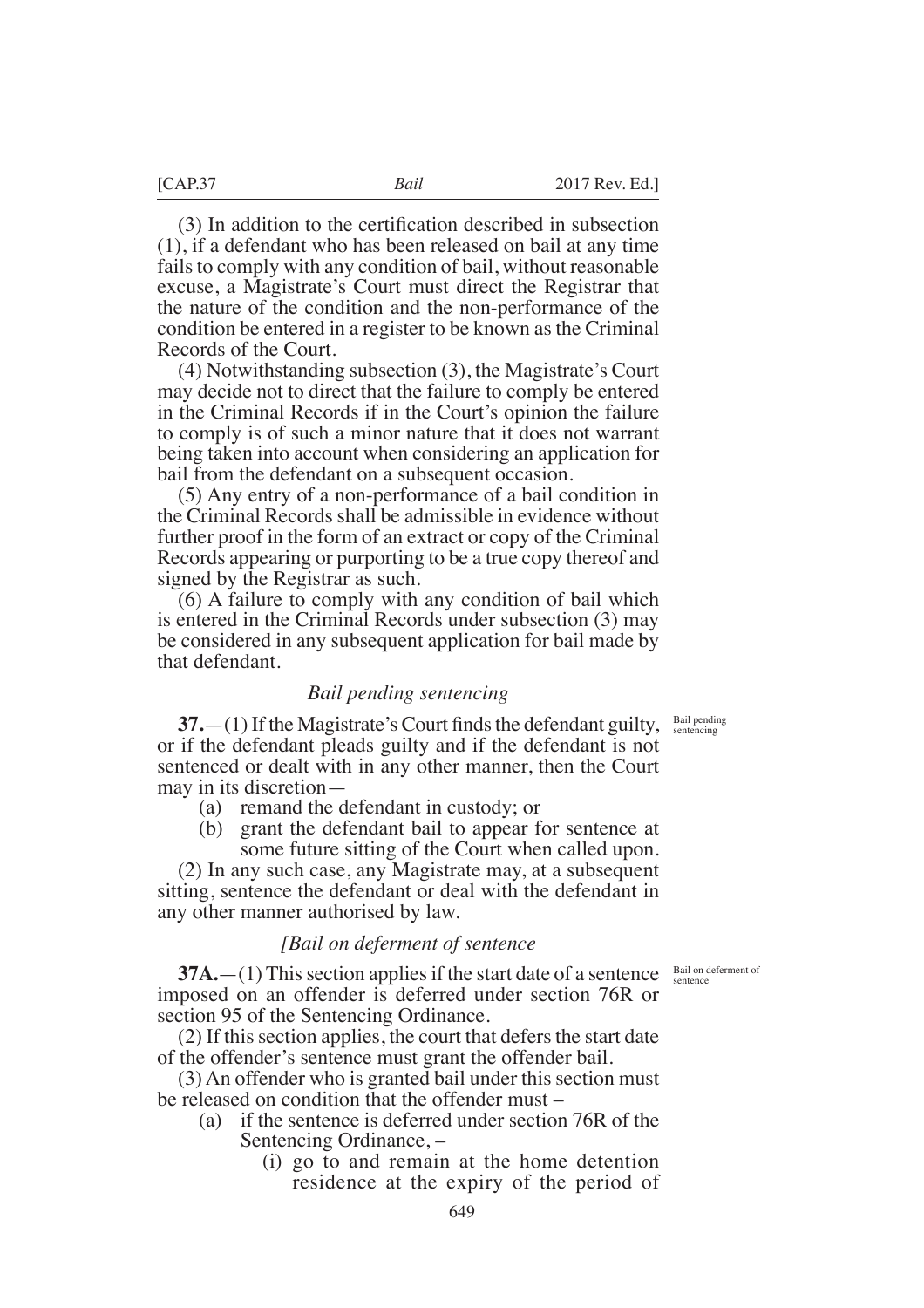deferral specified by the court, unless absent in accordance with section  $76C(3)$  (a) or (b) of that Ordinance; and

- (ii) advise a Supervision Officer as soon as possible of any change in circumstances affecting the availability or suitability of the home detention residence; or
- (b) if the sentence is deferred under section 95 of the Sentencing Ordinance, surrender himself or herself to the Superintendent of Prisons at the expiry of the period of deferral specified by the court.

(4) The provisions of sections 29 to 36 and 38 to 42 of this Ordinance, as far as they are applicable and with all necessary modifications, apply as if the offender were a defendant who had been granted bail.]

## **(Inserted by Ordinance No. 1 of 2016)**

## *Appeals on question of bail*

**38.**—(1) Either party to any proceedings which are heard by the Magistrate's Court presided over by the Island Magistrate has the same rights of appeal under section 39 as the party would have had if the Court which heard the proceedings had been presided over by a Senior Magistrate.

(2) For the purposes of an appeal to which subsection (1) applies, sections 39 to 45 apply, subject to such modifications as may be required or directed by the Court.

**39.**—(1) If a Senior Magistrate refuses to grant bail to a defendant (whether before or after conviction), the defendant may appeal to the Supreme Court against that refusal.

(2) If a Senior Magistrate grants bail to a defendant (whether before of after conviction), the prosecutor may appeal to the Supreme Court against that decision.

(3) If, in respect of any grant of bail to a defendant (whether before or after conviction)—

- (a) a Senior Magistrate has imposed any condition of bail or has refused to impose any condition of bail, or any particular condition of bail; or
- (b) a Senior Magistrate has, on an application made under section 32(1), made an order varying or revoking any condition of bail or substituting or imposing any other condition of bail or refused to make such an order,

the defendant or the prosecutor may appeal to the Supreme Court against the imposition of that condition of bail or, as

Appeals from decisions of Island Magistrate

Appeal from decision of Magistrate's Court relating to bail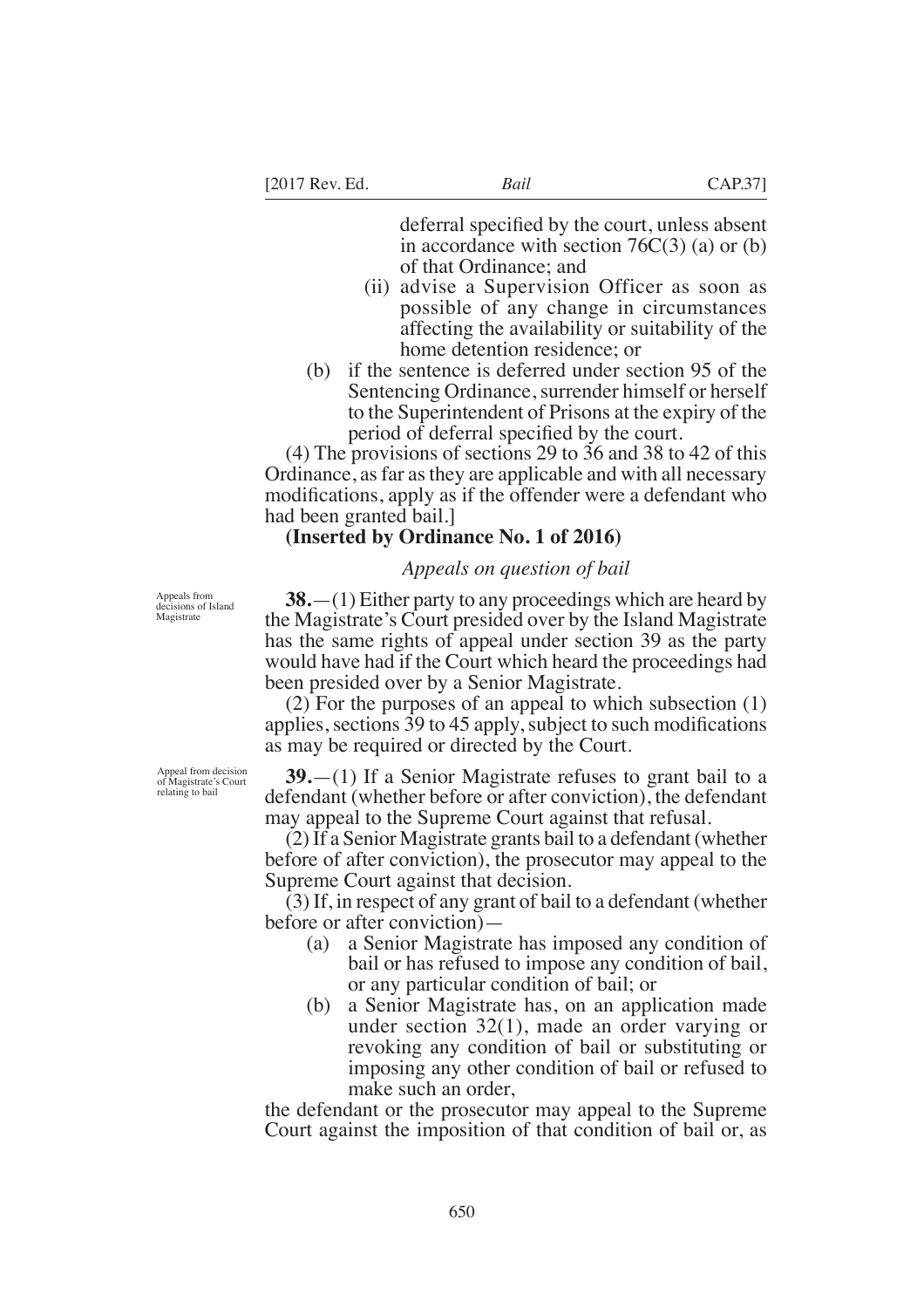the case may be, against that refusal or against the decision in respect of that application.

(4) For the purposes of an appeal under this section, the failure of a Senior Magistrate to impose any condition of bail or any particular condition of bail, on any occasion on which the condition could lawfully have been imposed, is deemed to be a refusal to impose the condition.

(5) No person—

- (a) who has been refused bail by a Senior Magistrate; or
- (b) in respect of whom a Senior Magistrate has imposed any condition of bail or refused to impose any condition of bail or any particular condition of bail—

may seek bail in the Supreme Court except in accordance with this section.

(6) An appeal under this section is by way of rehearing.

**40.**—(1) Subject to subsections (2) and (4), Part II of the Judicature (Appeals in Criminal Cases) Ordinance, as far as it is applicable and with all necessary modifications, applies to an appeal under section 39.

Procedural provisions cap.4 relating to appeal under s. 39

(2) Notwithstanding the provisions of any other enactment or rule of law, on the hearing of an appeal under section 39 it is not necessary to produce—

- (a) any note or transcript of the evidence adduced to the Magistrate's Court appealed from; or
- (b) any note of the reasons for the decision appealed against; or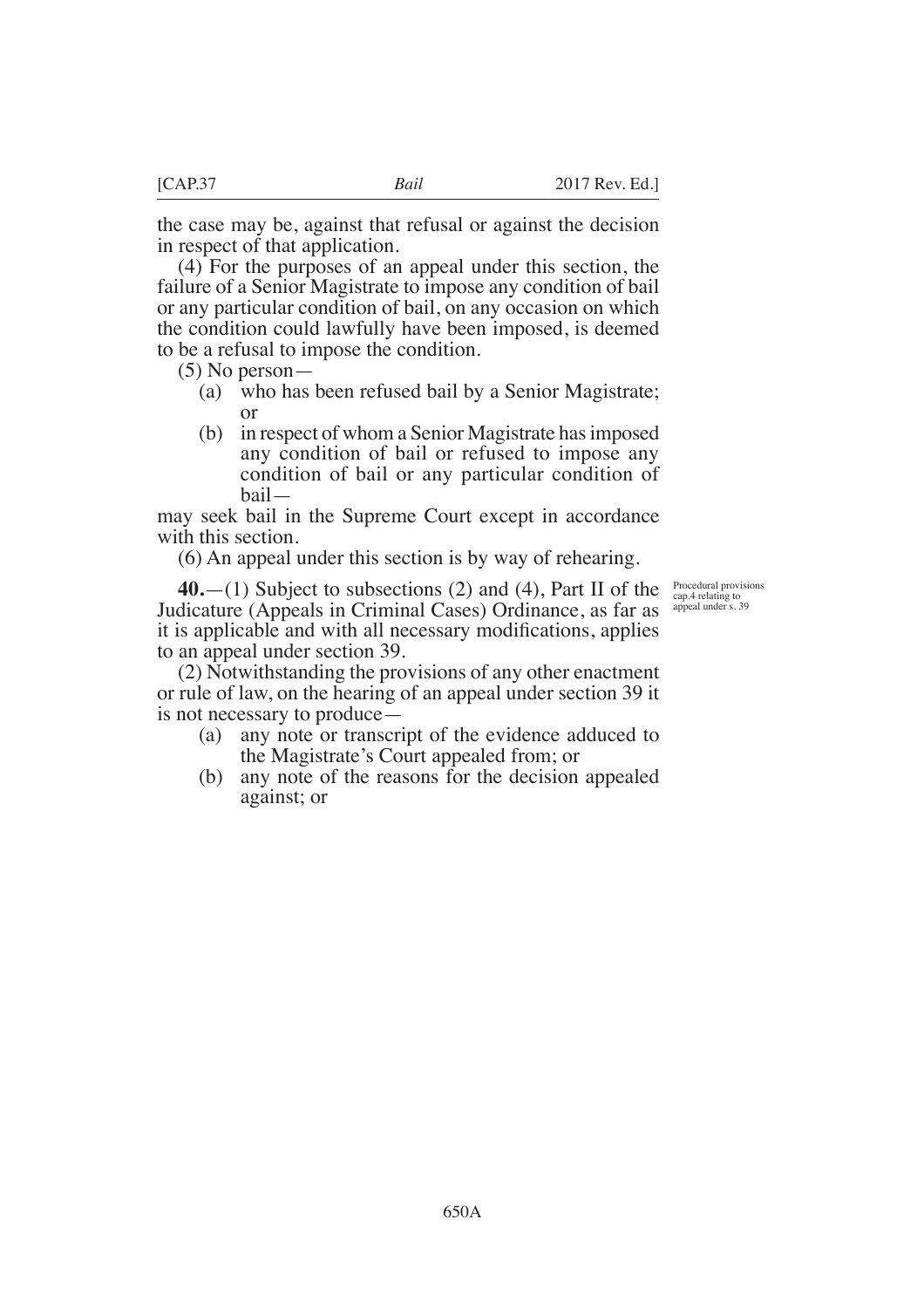[2017 Rev. Ed. *Bail* CAP.37]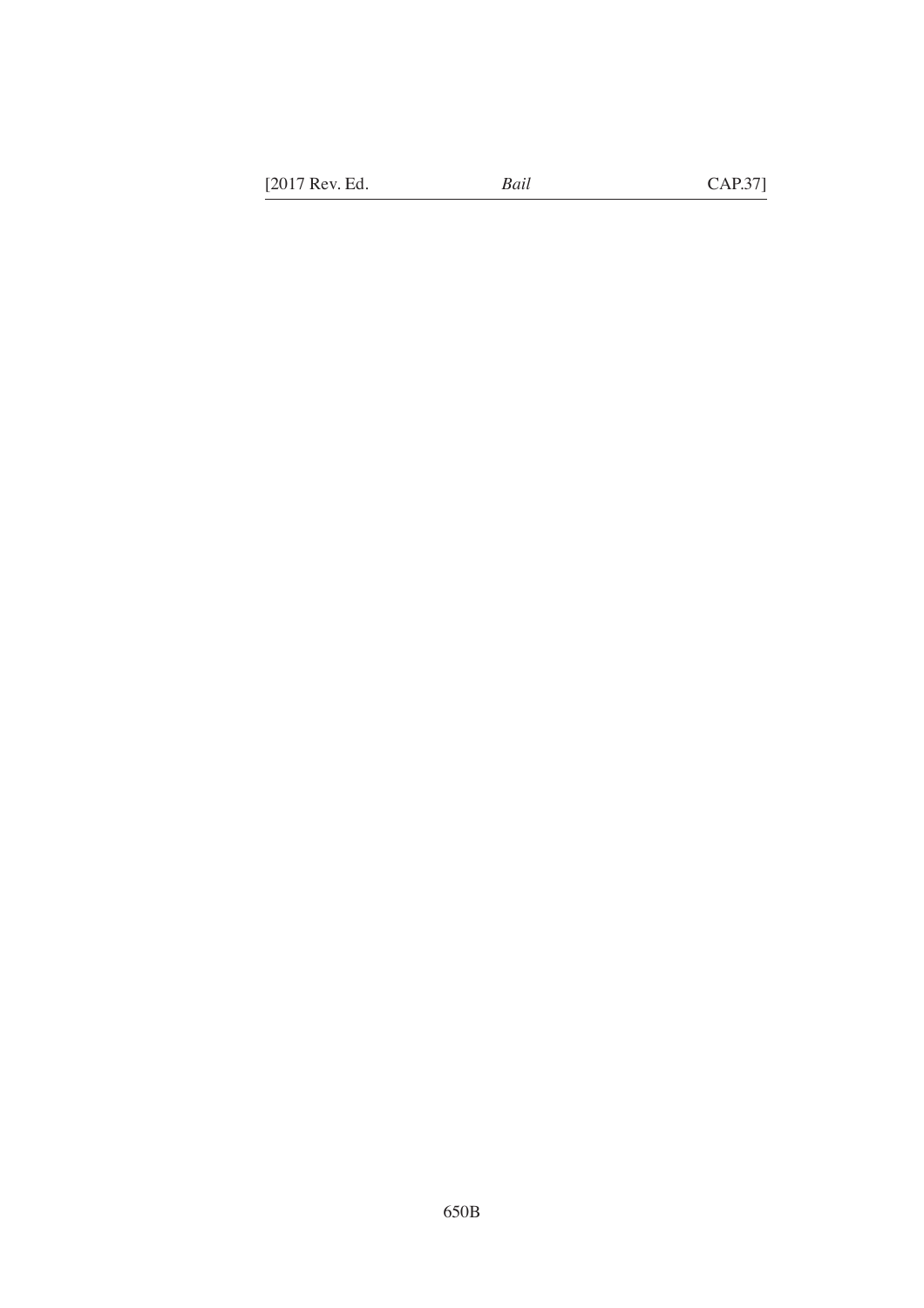(c) any copy of any note or transcript referred to in paragraph (a) or paragraph (b).

(3) Nothing in section 21 of the Judicature (Appeals in Criminal Cases) Ordinance applies in respect of an appeal under section 39.

(4) No decision of a Senior Magistrate appealed against under section 39 is suspended merely because notice of that appeal has been given.

(5) An appeal under section 39, which is not heard before the date on which the decision appealed against ceases to have any effect, lapses on that date and is deemed to have been dismissed by the Supreme Court for want of prosecution.

(6) If, in the case of an appeal under section 39(2), the defendant does not appear at the hearing of the appeal, the Supreme Court may, if it thinks fit, issue a warrant for the arrest of the defendant.

**41.**—(1) If a Magistrate directs that the non-performance of a bail condition be entered in the Criminal Records under section 36, the defendant may, within 28 days of the direction being made, appeal against the direction to the Supreme Court.

(2) After considering an appeal under subsection (1), the Supreme Court may order that—

- (a) the direction stand; or
- (b) the direction be amended; or
- (c) the direction be revoked.

(3) There is no further right of appeal against a direction to enter the non-performance of a condition of bail in the Criminal Records than that given by this section.

(4) No direction appealed against under this section is suspended merely because notice of that appeal has been given.

**42.**—(1) If, on an appeal under section 39, the Supreme Court determines that bail should not be granted or, as the case may be, should not be continued, a warrant for the detention of the defendant in custody must be issued out of the Supreme Court and signed by a Judge.

(2) The person who executes the warrant must ensure that a copy of the notice of the result of the appeal is given to the defendant when the warrant is executed or as soon as practicable after the warrant is executed.

(3) If, on an appeal in respect of any condition of bail, the Supreme Court varies or revokes any condition of bail, or substitutes or imposes any other condition of bail, the following provisions apply

(a) if the defendant is present at the Supreme Court, the Registrar of the Supreme Court must—

Execution of decision of Supreme Court on appeal relating to bail

Appeal against entry of non-performance of condition of bail in Criminal Records

cap. 4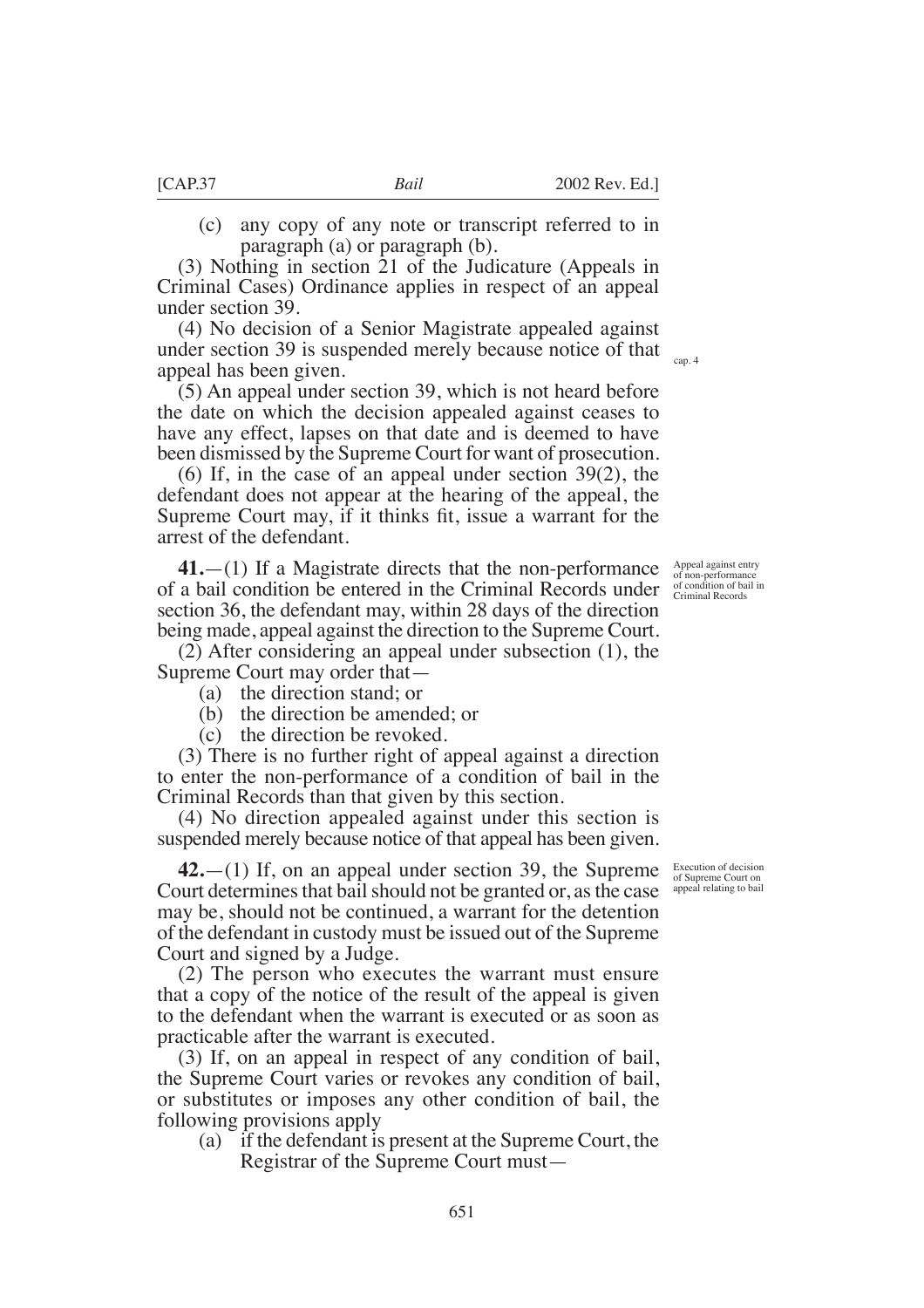- (i) as soon as is reasonably practicable prepare a new notice of bail setting out the conditions of bail as amended (if any); and
- (ii) satisfy himself or herself that the defendant understands the conditions of bail; and
- (iii) require the defendant to sign the notice of bail;
- (b) if the defendant is not present at the Supreme Court, the Registrar of the Magistrate's Court appealed from must send written notice to the defendant requiring him or her to attend at a specified time and place for the execution of a fresh notice of bail containing the conditions, (if any) required to give effect to the Supreme Court's decision.

(4) If, in any case to which subsection (3) applies, the defendant fails without reasonable excuse to attend at the time and place required, or fails to enter into a fresh notice of bail, the Registrar of the Magistrate's Court appealed from must refer the matter to a Senior Magistrate who may issue a warrant for the arrest of the defendant.

#### *Bail pending appeal against conviction or sentence*

Granting of bail to appellant who is in custody

**43.**—(1) This section applies if a person is in custody under a conviction and is appealing against the conviction or sentence, or both.

(2) If the appellant is in custody only under the conviction to which the appeal relates, the appellant is bailable at any time before the hearing of the appeal—

- (a) at the discretion of the Senior Magistrate who presided over the Magistrate's Court whose determination is appealed against; or
- (b) if that Senior Magistrate is not available, at the discretion of some other Senior Magistrate.

(3) Subject to the provisions of section 30 (as applied by subsection (4)), if an appellant is granted bail, the appellant must be released on condition that the appellant attend personally at the Supreme Court on the day on which the appeal is to be heard and on any day to which the hearing may from time to time be adjourned.

(4) If an appellant is granted bail under this section, the provisions of sections 29 to 36, and 41, as far as they are applicable and with any necessary modifications, apply as if the appellant were a defendant remanded in custody who had been granted bail.

(5) If an appellant is granted or refused bail under this section, or any decision is made under section 32(1) (as applied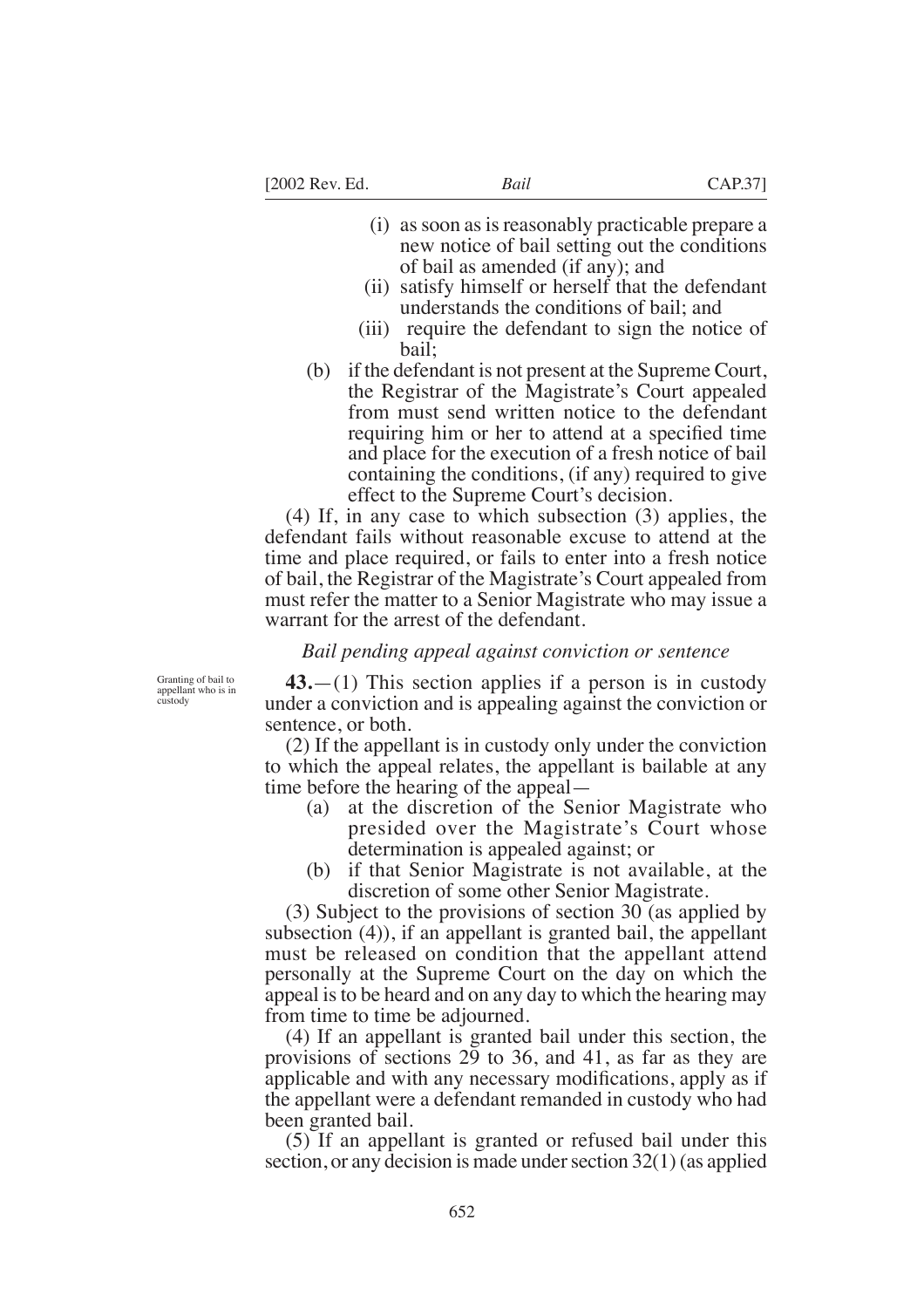by subsection (4)) in respect of any appellant, the provisions of sections 39 and 41, as far as they are applicable and with all necessary modifications, apply as if the appellant were a defendant who had been granted or, as the case may be, refused bail.

(6) For the purposes of this section, an appellant is not deemed to be in custody only under the conviction to which the appeal relates if a direction has been given that another sentence or term of imprisonment is to follow the sentence imposed on that conviction and the appellant has not appealed against the conviction in respect of which that other sentence or term was imposed.

**44.** The time during which an appellant is released on bail pending his or her appeal does not count as part of any term of detention under his or her sentence, whether it is the sentence passed by the Magistrate's Court or the sentence passed or varied by the Supreme Court or the sentence imposed in the circumstances described in section 76 of the Parole Ordinance 2002.

**45.** An appellant who has been released from custody on bail pending the hearing of the appeal may surrender himself or herself and apply to a Senior Magistrate for the discharge of bail and the Senior Magistrate may then issue a warrant in the prescribed form for the arrest of the appellant and for his or her committal to a penal institution for the unexpired term of the sentence originally imposed.

### **Part IV**

## **Bail when proceedings taken by way of information**

## *Application of this part*

**46.** This Part applies to any proceeding where a defendant is proceeded against by way of information filed in the Supreme Court.

## *Bail and preliminary inquiry*

**47.**—(1) The following provisions of Part III, with the necessary modifications, apply with respect to proceedings to which Part VII of the Justice Ordinance (which relates to preliminary hearings of information offences) applies, as if the references in those provisions to the hearing were references to the preliminary inquiry or the proceedings under section 59A of the Justice Ordinance, as the case may  $\frac{cap.3}{2}$ be, namely—

(a) section 26 (bail on adjournment);

(b) section 27 (warrant for detention of defendant

Application of this part

Application of provisions of Part III

cap. 3

Time on bail pending appeal not to be taken as time served

Surrender of appellant released on bail

653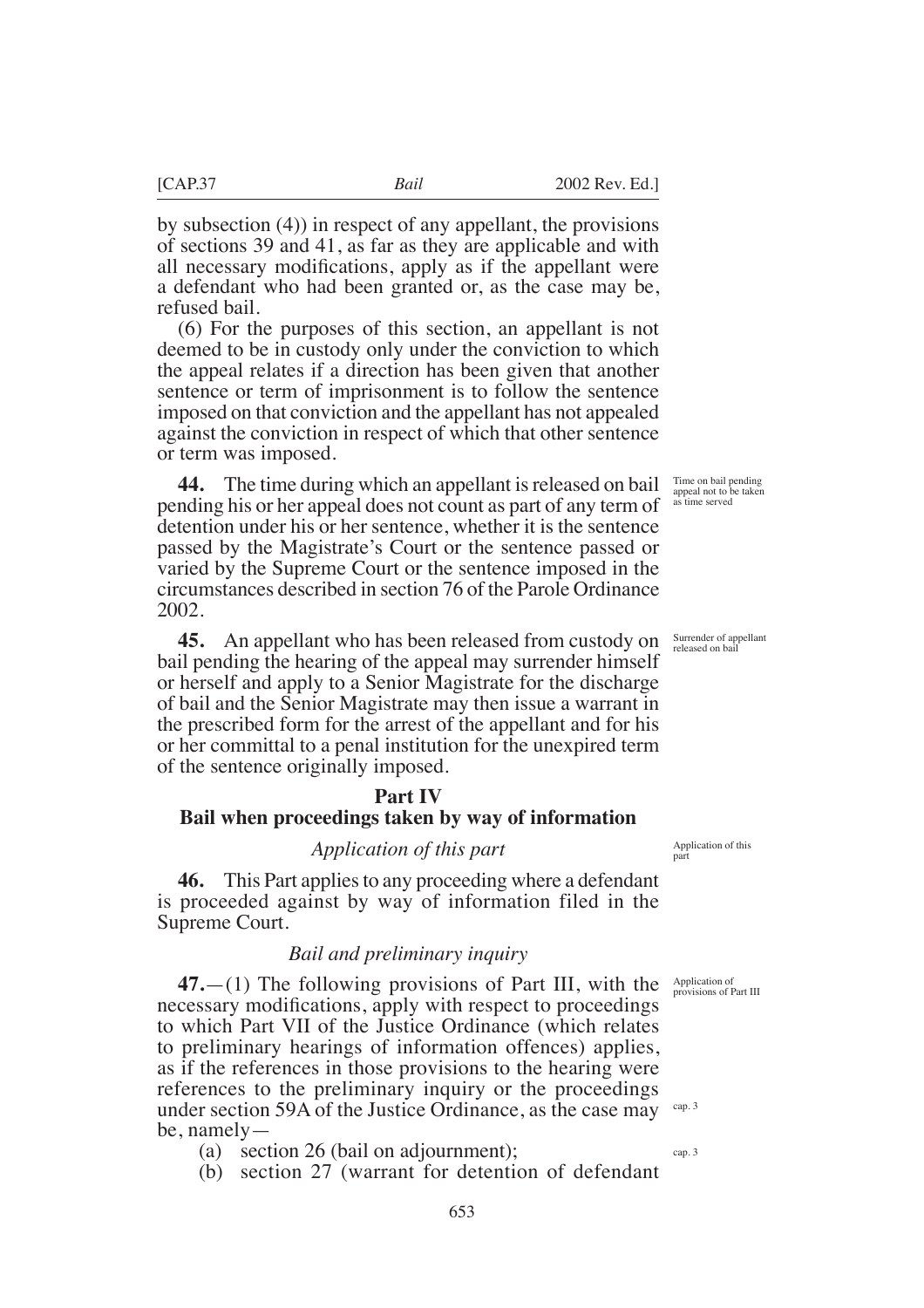remanded on bail);

- (c) section 28 (bringing before the Court of a defendant bailable as of right who requests bail);
- (d) section 29 (conditions of bail);
- (e) section 30 (release of defendant granted bail);
- (f) section 32 (variation of conditions of bail);
- (g) section 33 (defendant on bail may be arrested without warrant in certain circumstances);
- (h) section 34 (issue of warrant to arrest defendant absconding or breaching bail condition or who fails to answer bail);
- (i) section 35 (failure to answer bail);
- (j) section 36 certification and recording of nonperformance of condition of bail
- (k) section 41 (appeal against entry of non-performance of condition of bail in Criminal Records).

(2) If, by virtue of any of the provisions applied by subsection (1) with respect to proceedings to which this Part applies, a defendant is granted or refused bail, or any Magistrate's Court varies or revokes or substitutes or imposes any condition of bail, or refuses to vary or revoke or impose any condition of bail, the provisions of sections 39 and 40, as far as they are applicable and with all necessary modifications, apply accordingly.

**48.**—(1) If a defendant pleads guilty before or during the preliminary inquiry and proceedings are adjourned under section 59A of the Justice Ordinance, then the Magistrate's Court, in its discretion, may grant bail to the defendant.

(2) If the defendant is granted bail, the provisions of Part III apply.

**49.**—(1) If proceedings are adjourned for sentencing after a guilty plea then, subject to any Supreme Court bail determination that is for the time being in force in respect of the defendant, the Magistrate's Court may, in its discretion, grant bail to the defendant.

(2) If the defendant is granted bail, the provisions of Part III apply.

## *Bail after committal*

**50.**—(1) If a defendant committed for trial is granted bail, sections 27, 28(3), 29 to 36 and 41, as far as they are applicable and with any necessary modifications apply as if  $-$ 

- (a) that person were a defendant remanded in custody who had been granted bail; and
- (b) for section 29(1) there were substituted subsection

Additional bail provisions if proceedings brought cap.3 under section 59A of Justice **Ordinance** 

Bail if evidence adduced at preliminary hearing suffcient for defendant to be committed for trial or for sentence and defendant then pleads guilty

Release on bail of defendant committed for trial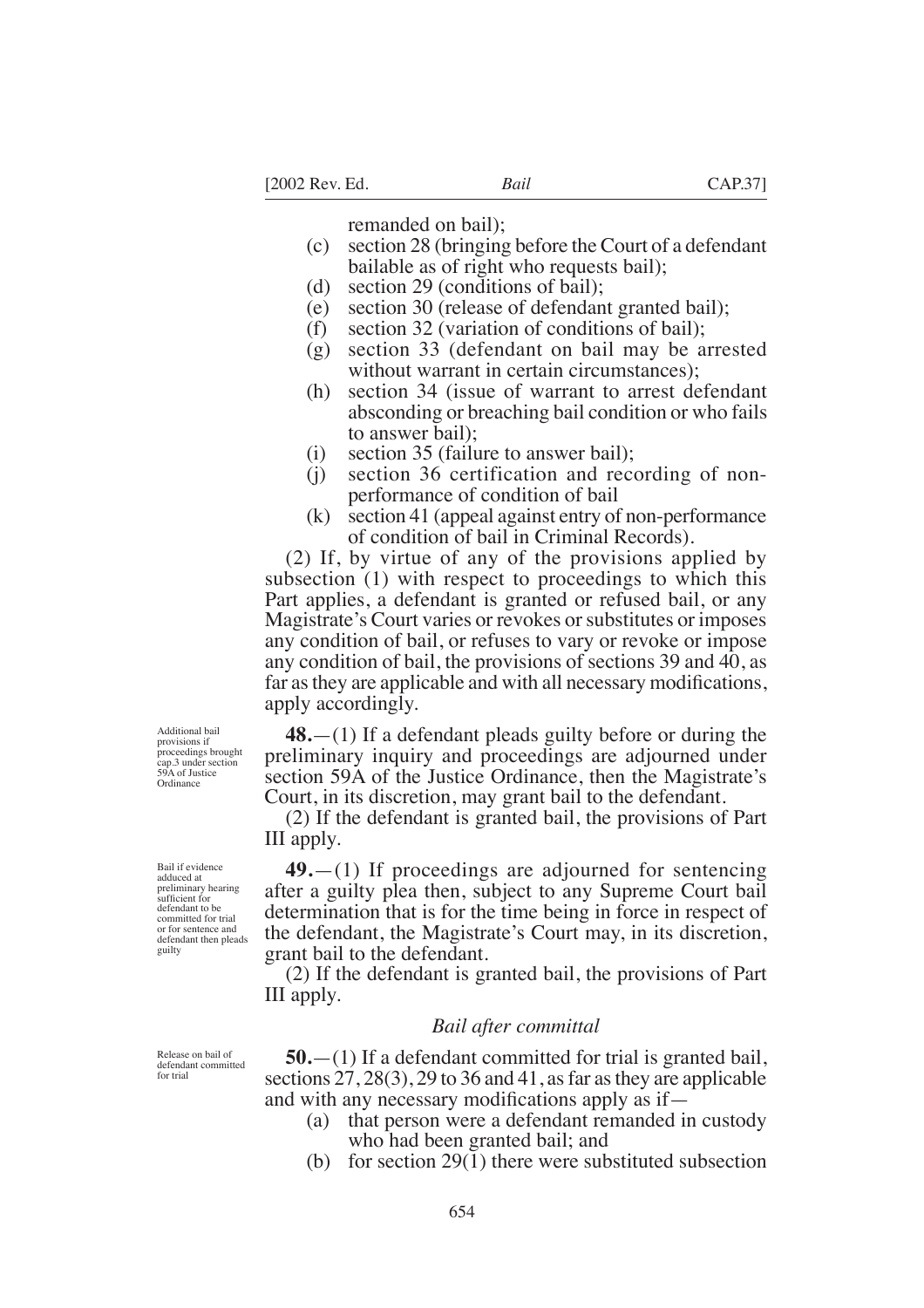(2) of this section.

(2) Subject to section 30, if a defendant is granted bail, the defendant must be released on condition that—

- (a) the defendant attend personally and report to the Registrar of the Court specified in the notice of bail, at the place specified, on the date during the sittings of that Court then current for the trial of criminal cases at the place as may be notified by the Registrar in writing to the defendant or to his or her counsel and also to the sureties under any surety bond; or
- $(b)$  the defendant report on the first day of the next sitting of the Court specified in the notice of bail, at the place specified and that the defendant attend personally after the first day of those next sittings on such other day or days (being a day or days that occur during the then current sittings of the Court or during the next or any subsequent such sittings) as may be notified by the Registrar in writing, to the defendant or his or her counsel.

(3) If the defendant has been committed for trial and is granted bail, any variation of the conditions of bail under section 32 (as applied by this section) may be made at any time before the first date on which the defendant is required in accordance with this section to report to the Registrar of the Supreme Court or Magistrate's Court, as the case may be.

**51.**—(1) Except where otherwise expressly required by any other enactments, if a defendant is committed for sentence, then the committing Court may, in its discretion, grant bail to the defendant.

(2) If the defendant is granted bail, sections 26, 29 to 36, and 41 as far as they are applicable and with any necessary modifications apply as if  $-$ 

- (a) that person were a defendant remanded in custody who had been granted bail; and
- (b) for all the words in paragraphs (a) and (b) of section 29(1) there were substituted the words "at the Supreme Court at the place and on the date specified in the notice of bail".

**52.**—(1) If a defendant committed for trial or sentence is granted bail, the Magistrate's Court must certify on the back of the warrant issued under section 66(1) of the Justice Ordinance its consent to the defendant being bailed and the condition or conditions imposed.

(2) No warrant issued under section  $66(1)$  of the Justice  $\frac{cap.3}{2}$ Ordinance ceases to have effect by reason only that the

Release on bail of defendant committed for sentence

Further provisions applying to defendant cap.3 committed for trial or sentence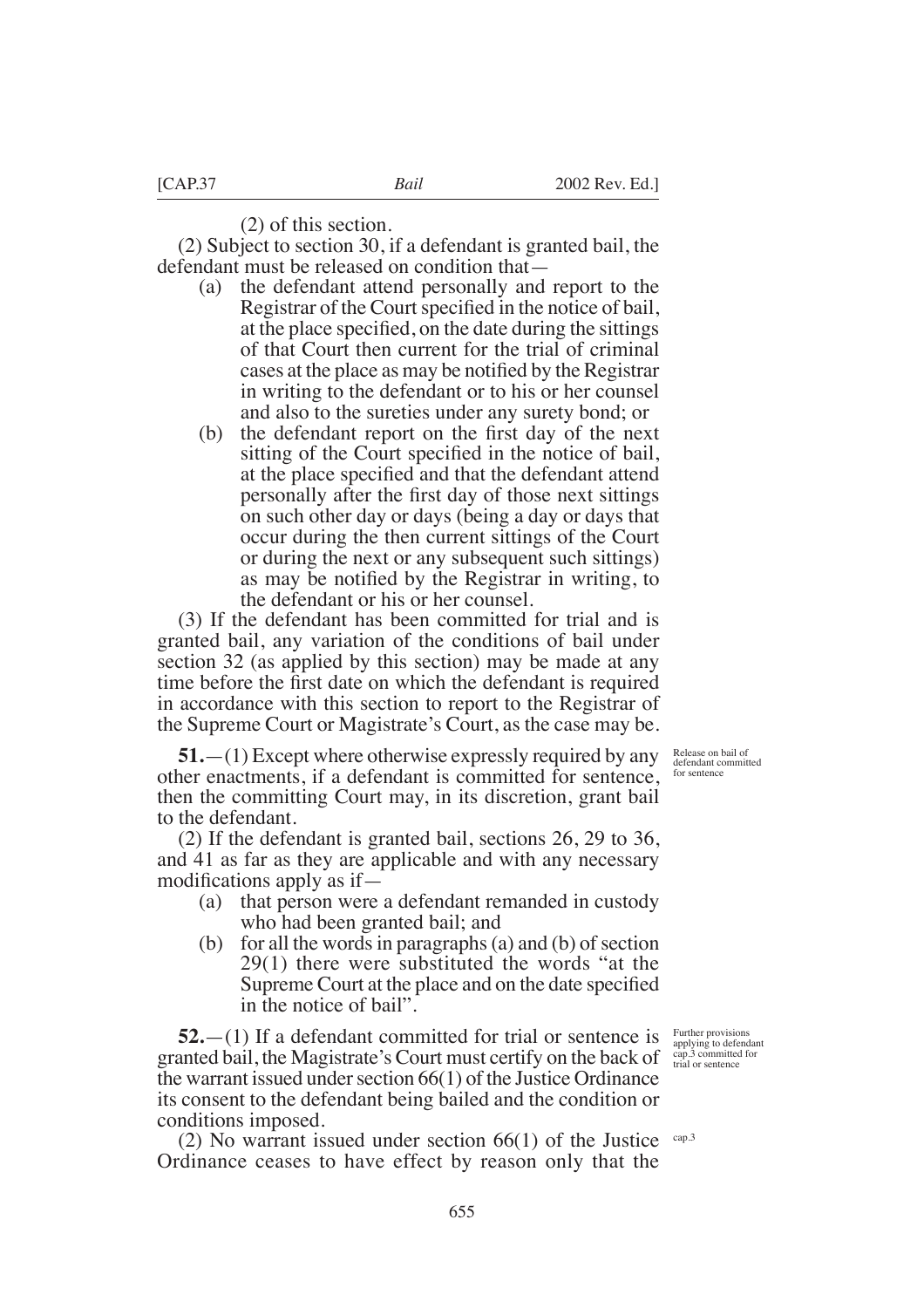defendant is released on bail but the warrant is deemed to be suspended during any period that the defendant is on bail.

(3) If, by virtue of any of the provisions of this section or of Part III (as applied by sections 50 and 51), a defendant who has been committed for trial or for sentence is granted or refused bail or any Magistrate's Court varies, revokes, substitutes or imposes any condition of bail or refuses to vary, revoke, substitute or impose any condition of bail, sections 39 and 40, as far as they are applicable and, with all necessary modifications, apply accordingly.

## *General provisions relating to bail in information proceedings*

Detention while bail bond prepared and sioned

**53.** If a defendant is granted bail by the Supreme Court, a Supreme Court Judge may direct that the defendant be detained in the custody of the Supreme Court—

- (a) for such time, not exceeding two hours, as may be necessary to enable the bail bond to be prepared and signed; and
- (b) if, within that period of two hours, the defendant is not released (whether by reason of having refused to sign the bail bond or for any other reason), for such time as may be necessary to enable the issue of a warrant for the detention of the defendant in custody.

**54.**—(1) Subject to subsection (3), if a defendant is granted bail by the Supreme Court, a Supreme Court Judge may, on the application of the prosecutor or the defendant, make an order varying or revoking any condition of bail or substituting or imposing any other condition of bail.

(2) Subject to subsection (3), if the Supreme Court has, in granting bail to a defendant, imposed the condition that the defendant report to the police at such time or times and at such place or places as the Court orders, any Registrar of the Supreme Court or of a Magistrate's Court may, on the application of the defendant, make an order varying the time or times or the place or places at which the defendant is required to report.

(3) No application may be made under subsection (1) or subsection (2) in respect of a bail bond which has been entered into in any case where sureties are required, unless the sureties to the bail bond have consented in writing to the making of the application.

(4) If the Supreme Court varies or revokes any condition of bail or substitutes or imposes any other condition of bail under subsection  $(1)$ , the following provisions apply—

Variation of conditions of bail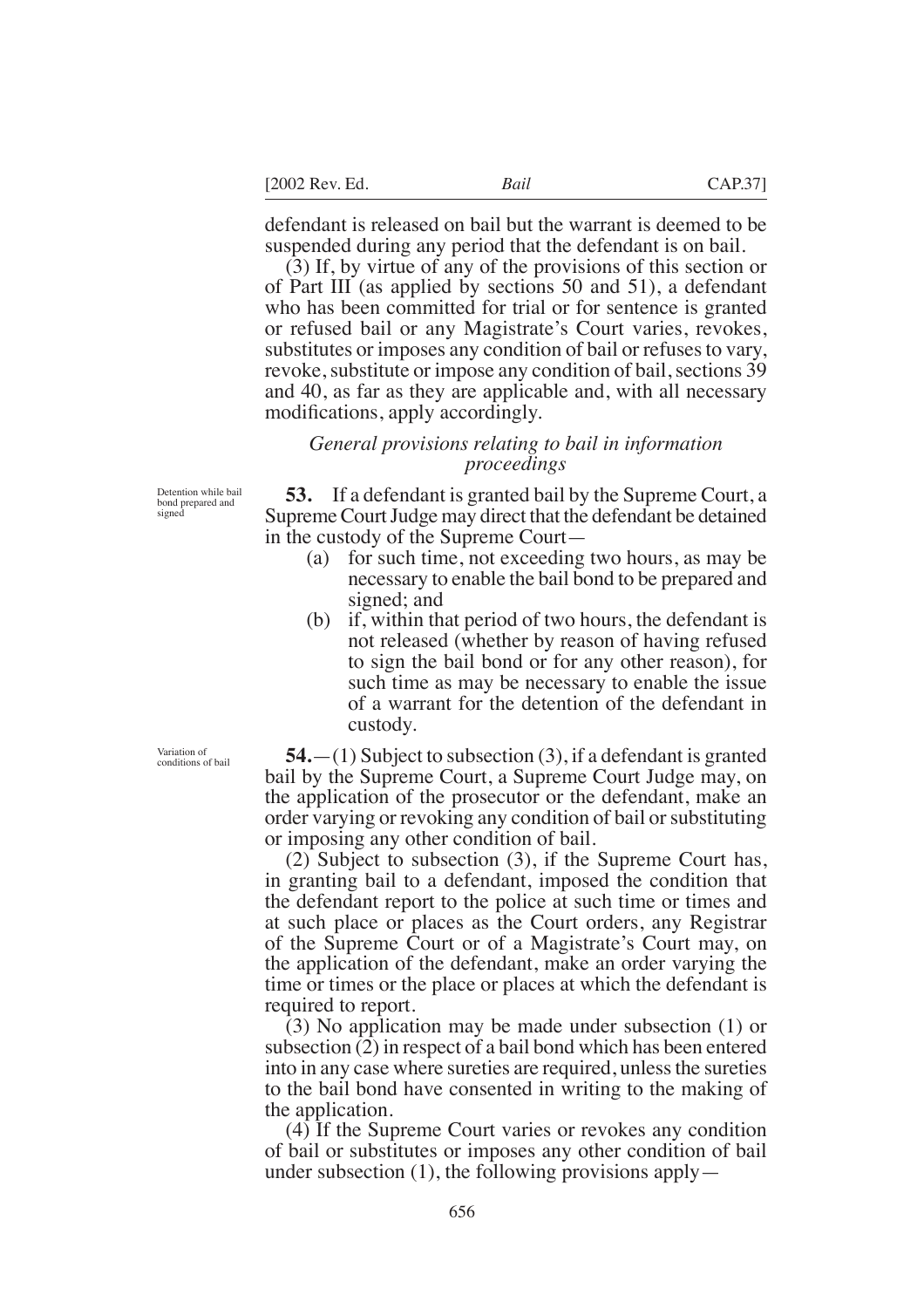- (a) if the defendant is present at the Supreme Court, the Registrar must—
	- (i) as soon as is reasonably practicable prepare a new bail bond setting out the conditions of bail as amended (if any); and
	- (ii) satisfy himself or herself that the defendant granted bail understands the conditions of bail; and
	- (iii) require the defendant to sign the bail bond;
- (b) if the defendant is not present at the Supreme Court, the Registrar of the Court which varied or revoked or substituted or imposed the condition must send written notice to the defendant and to every surety  $(i$ f any) requiring them to attend at a specified time and place for the execution of a fresh bail bond containing the conditions as amended (if any).

(5) If, in any case to which subsection (4) applies, the defendant fails without reasonable excuse to attend at the time and place required or fails to enter into a fresh bail bond, the Registrar must refer the matter to a Judge who may issue a warrant for the arrest of the defendant.

**55.**—(1) If, in respect of a defendant who has been released on bail by the Court of Appeal or the Supreme Court or a Magistrate's Court, any member of the police believes on reasonable grounds that

- (a) the defendant has absconded or is about to abscond for the purpose of evading justice; or
- (b) the defendant has contravened or failed to comply with any condition of bail;

the member of the police may arrest the defendant without warrant.

(2) A defendant who is arrested under subsection (1) must be brought before a Supreme Court Judge or a Senior Magistrate as soon as possible.

(3) In any such case, the Judge or Magistrate, on being satisfied that the defendant had absconded or was about to abscond or had contravened or failed to comply with any condition of bail, must reconsider the question of bail.

(4) A defendant arrested under this section is, after that, bailable only at the discretion of the Judge or Magistrate.

(5) This section does not apply if section 56 applies.

(6) Nothing in this section prevents a member of the police from seeking a warrant to arrest a defendant under section 57.

**56.**—(1) If a defendant has been released on bail under

Defendant on bail may be arrested without warrant in certain circumstances

Arrest of defendant charged with drug dealing offence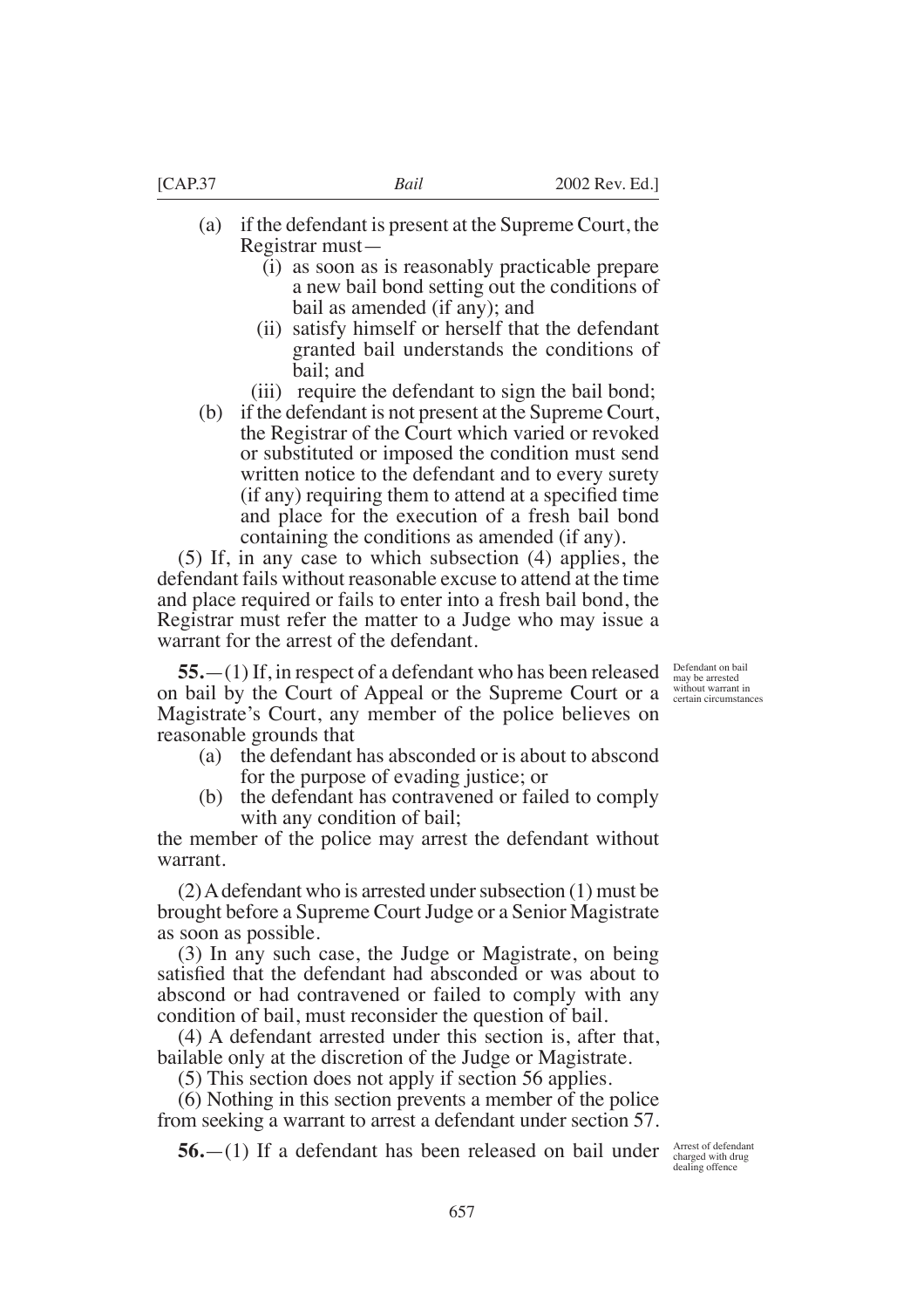section 14, any member of the police may arrest the defendant without warrant if

- (a) the member of the police believes on reasonable grounds that the defendant has absconded or is about to abscond for the purpose of evading justice; or
- (b) the police have been notified in writing by any surety for the defendant that the surety believes that the defendant has absconded or is about to abscond for the purpose of evading justice and the member of the police is satisfied that there are reasonable grounds for that belief; or
- (c) the member of the police believes, on reasonable grounds, that the defendant has broken, is breaking or is about to break any condition of bail (whether imposed under section 29 or otherwise); or
- (d) the police have been notified in writing by any surety for the defendant that the surety believes that the defendant has broken, is breaking or is about to break any such condition of bail and the member of the police is satisfied that there are reasonable grounds for that belief.

(2) A defendant who has been arrested under subsection (1) must be brought before a Supreme Court Judge as soon as possible.

(3) If a defendant is brought before a Supreme Court Judge under subsection  $(2)$ , the Judge must, if satisfied on the balance of probabilities that the defendant has absconded or was about to abscond, remand the defendant in custody.

(4) If a defendant is brought before a Supreme Court Judge under subsection (2), the Judge may—

- (a) if satisfied on the balance of probabilities that the defendant has broken, was breaking or was about to break any condition of bail, remand the defendant in custody; or
- (b) release the defendant.

(5) If a defendant is released under subsection (4)(b), the defendant's bail bond continues in force in all respects as if the defendant had not been arrested under subsection (1).

 $(6)$  Notwithstanding subsections  $(4)(b)$  and  $(5)$ , if a defendant was arrested under subsection (1)(d), the Judge may release the defendant under subsection  $(4)(b)$  only if —

(a) the surety consents in writing to the release; or

(b) a fresh bail bond is issued.

(7) Nothing in this section prevents a member of the police from seeking a warrant to arrest a defendant under section 57.

to arrest defendant absconding or breaching bail

 $\frac{55}{10}$  Supe of warrant **57.**—(1) The Supreme Court or a Magistrate's Court or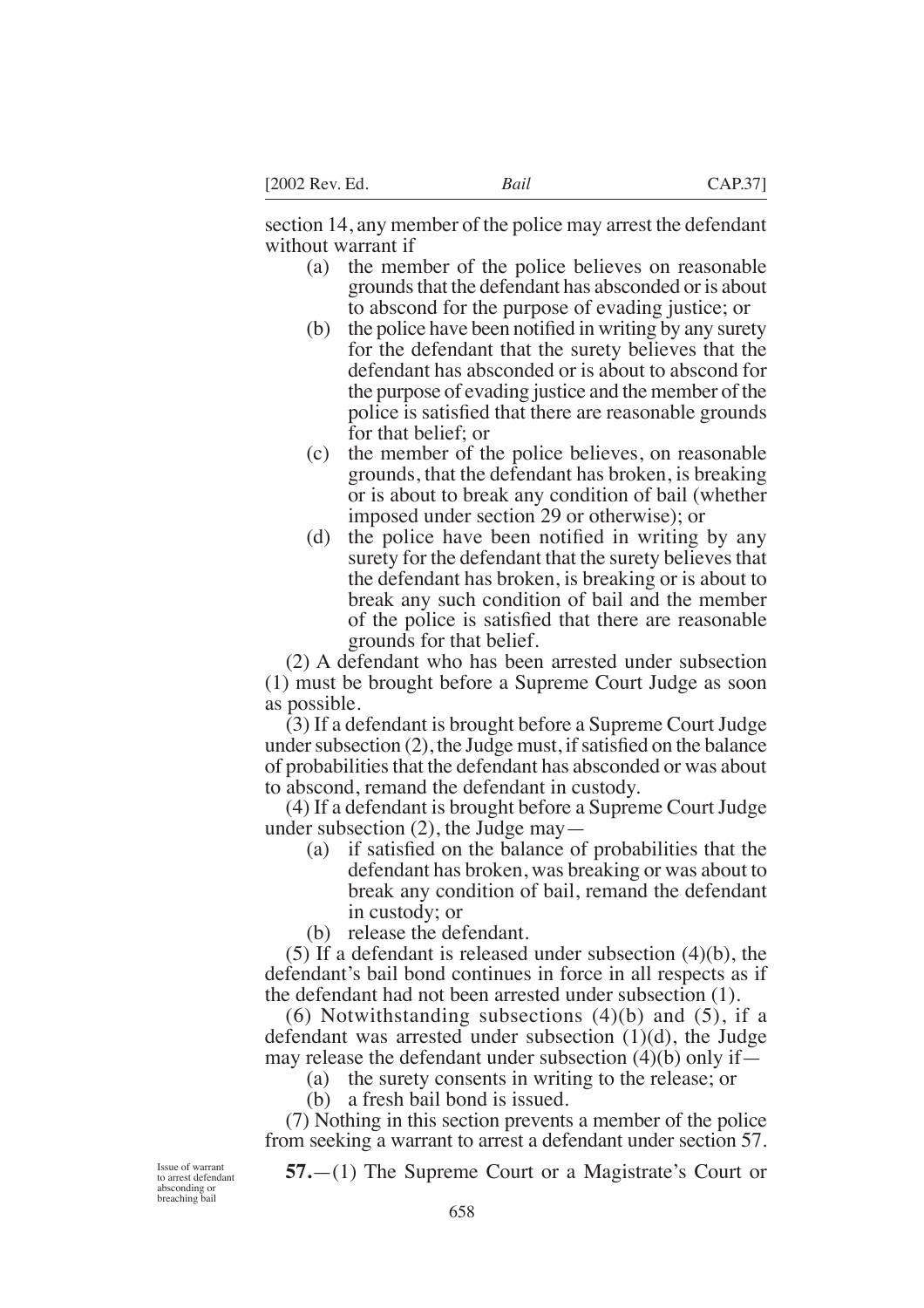a Registrar of the Supreme Court or a Magistrate's Court may issue a warrant in the prescribed form for the arrest of a defendant if the Supreme Court or Magistrate's Court or Registrar is satisfied by evidence on oath that  $-$ 

- (a) the defendant has absconded or is about to abscond for the purpose of evading justice; or
- (b) the defendant has contravened or failed to comply with any condition of bail.

(2) A warrant to arrest a defendant under this section must be directed to a member of the police by name or generally to every member of the police. The warrant may be executed by any member of the police.

(3) For the purposes of executing a warrant issued under this section, the member of the police executing it may at any time enter on to any premises, by force if necessary, if the member of the police has reasonable grounds to believe that the defendant against whom it is issued is on those premises.

(4) The member of the police executing the warrant—

- (a) must have the warrant with him or her; and
- (b) must produce it on initial entry and, if requested, at any subsequent time; and
- (c) if he or she is not in uniform and is not known to the defendant, produce evidence that he or she is a member of the police.

(5) If a defendant is arrested under a warrant issued under this section—

- (a) subsections (2) to (4) of section 55 apply as if the defendant had been arrested under section 55(1); or
- (b) in the case of a person who is charged with or convicted of a drug dealing offence and who has been released on bail in relation to that offence, subsections (2) to (6) of section 56 apply as if the defendant had been arrested under section 56(1).

Bench warrant

**58.**—(1) If a defendant against whom an information has been filed or who has been committed for sentence does not attend to plead to the information or, as the case may require, to be sentenced, the Court before which the defendant would have been tried or by which the defendant would have been sentenced may issue a warrant for the defendant's arrest, whether or not the defendant is under bond to attend.

(2) If the Court which issued the warrant is not sitting for the trial of criminal cases when the defendant is arrested, the defendant must be brought before a Magistrate who may remand the defendant in custody to attend before the Court at its next sittings or may grant the defendant bail.

(3) If the defendant has failed without reasonable excuse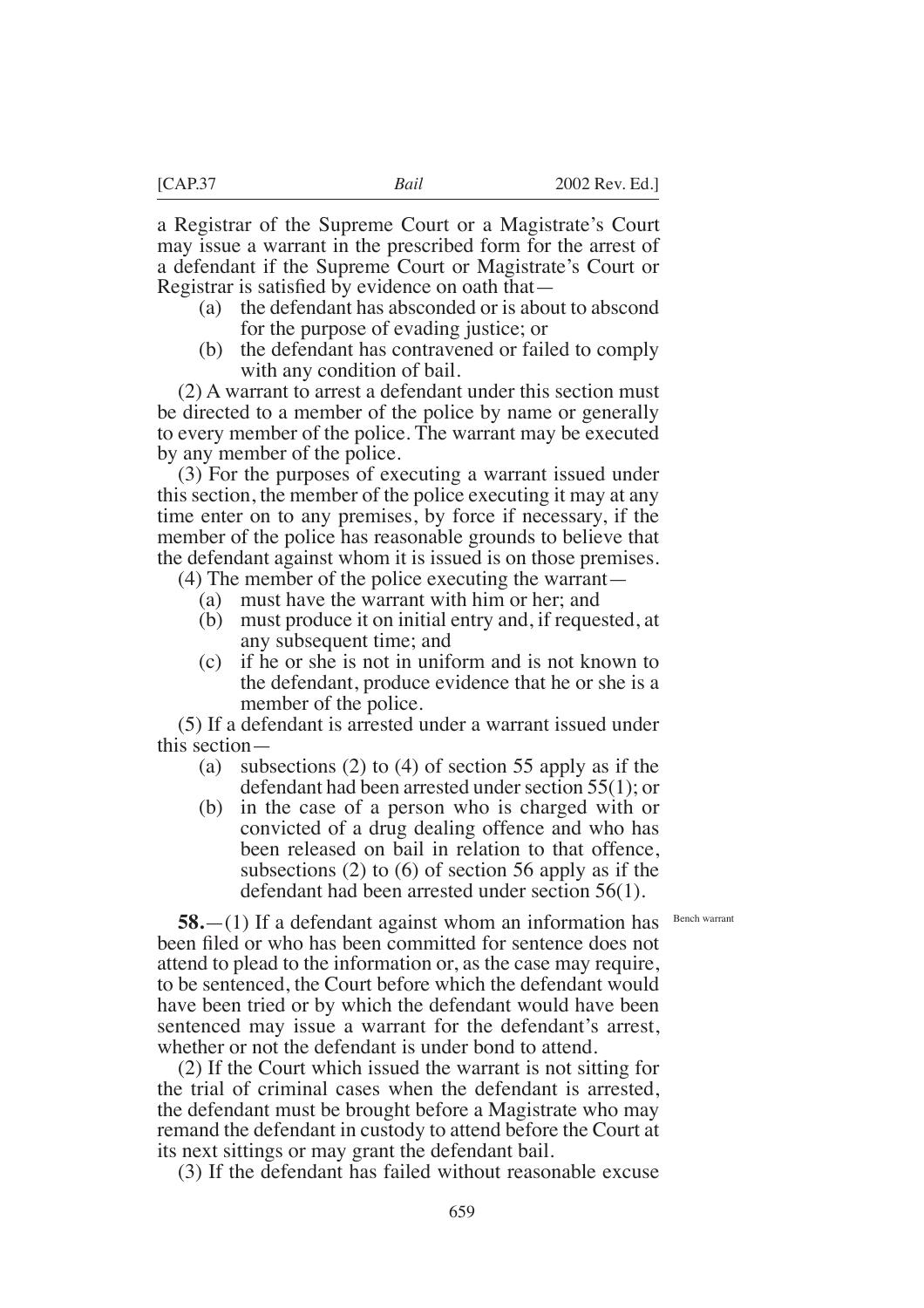to attend according to his or her bond, the defendant is not bailable as of right.

(4) If a defendant who has been committed for sentence is arrested pursuant to a warrant issued under subsection (1), the defendant must be brought before a Supreme Court Judge at the most convenient place.

**59.** A defendant commits an offence and is liable on summary conviction to imprisonment for a term not exceeding one year or a fine not exceeding  $$2,000$  who having been released on bail by the Court of Appeal or the Supreme Court or a Magistrate's Court—

- (a) fails without reasonable excuse to attend personally at the time and Court specified in the bail bond or, as the case may require, the notice of bail; or
- (b) fails without reasonable excuse to attend personally at any time and place to which during the course of the proceedings the hearing has been adjourned.

**60.**—(1) If a defendant who has been released on bail at any time fails to comply with any condition of bail, a Supreme Court Judge or a Magistrate may certify on the back of the bail bond or, as the case may require, the notice of bail the non-performance of that condition.

 $(2)$  A certificate given by a Supreme Court Judge or a Magistrate under subsection (1) is, in the absence of proof to the contrary, sufficient evidence for the purposes of section 59 that the defendant has failed to comply with the condition of the bail bond or notice of bail specified in the certificate.

 $(3)$  In addition to the certification described in subsection (1), if a defendant who has been released on bail at any time fails without reasonable excuse, to comply with any condition of bail, a Supreme Court Judge or a Magistrate must direct the Registrar of the Court to enter the nature of the condition and the non-performance of the condition in the Criminal Records or any other Register that the Registrar chooses to keep for the purpose.

(4) Notwithstanding subsection (3), the Judge may decide not to direct that the failure to comply be entered into the Criminal Records or other Register referred to in that subsection if in the Judge's opinion the failure to comply is of such a minor nature that it does not warrant being taken into account when considering an application for bail from the defendant on a subsequent occasion.

(5) Access to any entry of a non-performance of a bail condition in the Criminal Records or other Register referred to in subsection (3) and the evidential status of the entry is

Non-performance of condition of bail may be certified and recorded

Failure to answer bail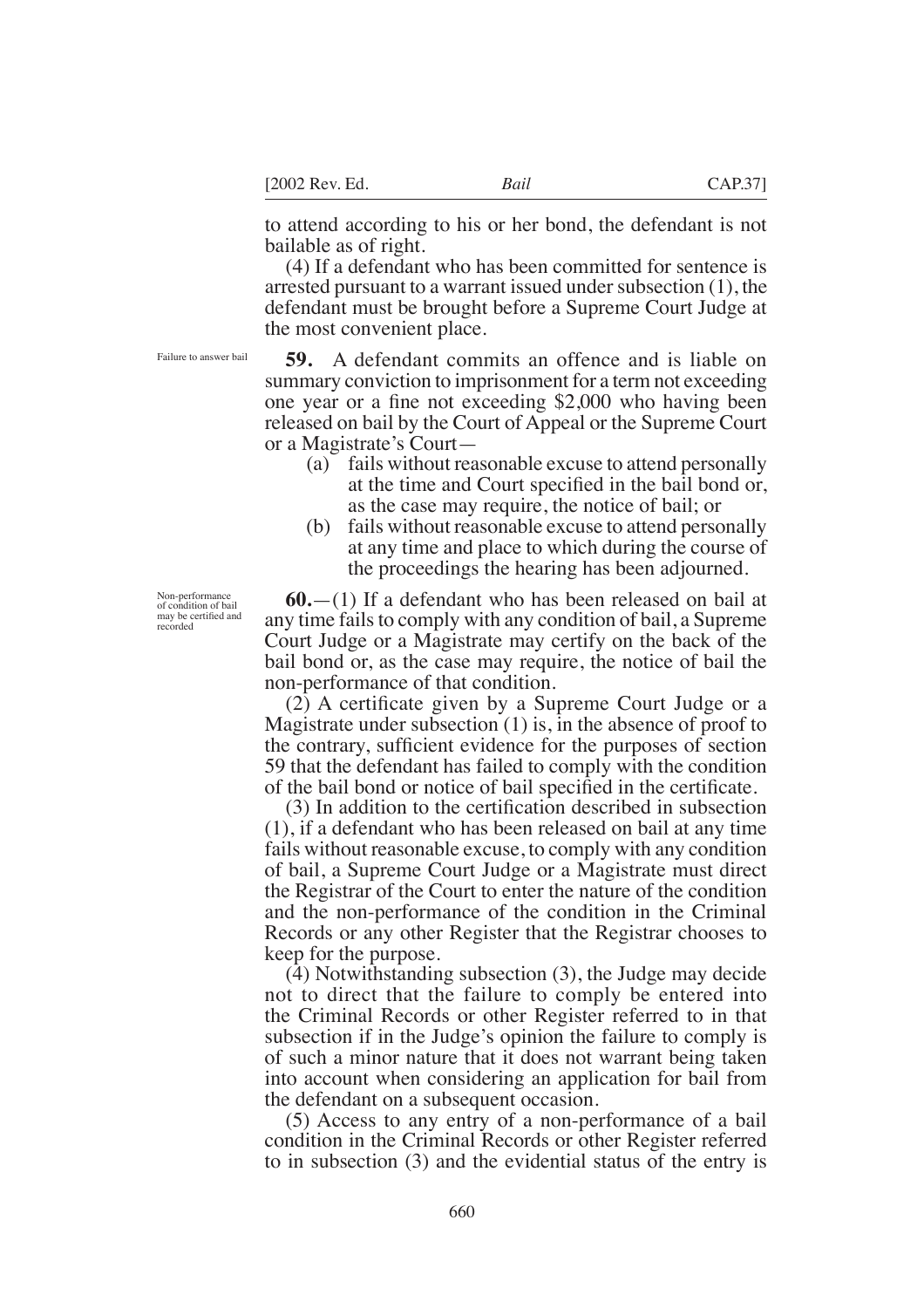governed by the provisions of section 36(5) of this ordinance. (6) A failure to comply with any condition of bail that is entered into the Criminal Records or other Register referred

**61.** If an order is made for the trial of a defendant at a substituted Court under section 15B of the Judicature (Courts) Ordinance, the Judge of the Court of committal may grant the defendant bail or commit the defendant to custody pending the defendant's trial.

# *Bail pending sentencing*

**62.** If the Court finds the defendant guilty or if the defendant pleads guilty and if no motion in arrest of judgment is made or if the Supreme Court finds against the defendant on any such motion and if the defendant is not sentenced or dealt with in any other way authorised by law, then, unless otherwise required by any enactment, the Court may, in its discretion—

- (a) remand the defendant in custody; or
- (b) discharge the defendant from custody on the defendant's entering into a bail bond, with or without sureties as it thinks fit, to appear for sentence at some future sitting of the Court or when called upon.

# *[Bail on deferment of sentence*

**62A.**—(1) This section applies if the start date of a sentence imposed on an offender is deferred under section 76R or section 95 of the Sentencing Ordinance.

(2) If this section applies, the court that defers the start date of the offender's sentence must grant the offender bail.

(3) An offender who is granted bail under this section must be released on condition that the offender must –

- (a) if the sentence is deferred under section 76R of the Sentencing Ordinance, –
	- (i) go to and remain at the home detention residence at the expiry of the period of deferral specified by the court, unless absent in accordance with  $76C(3)$  (a) or (b) of that Ordinance; and
	- (ii) advise a Supervision Officer as soon as possible of any change in circumstances affecting the availability or suitability of the home detention residence; or
- (b) if the sentence is deferred under section 95 of the

Powers of Court of committal as to custody or bail of defendant when order made for trial at substituted Court

cap.2

Bail pending sentencing

Bail on deferment of sentence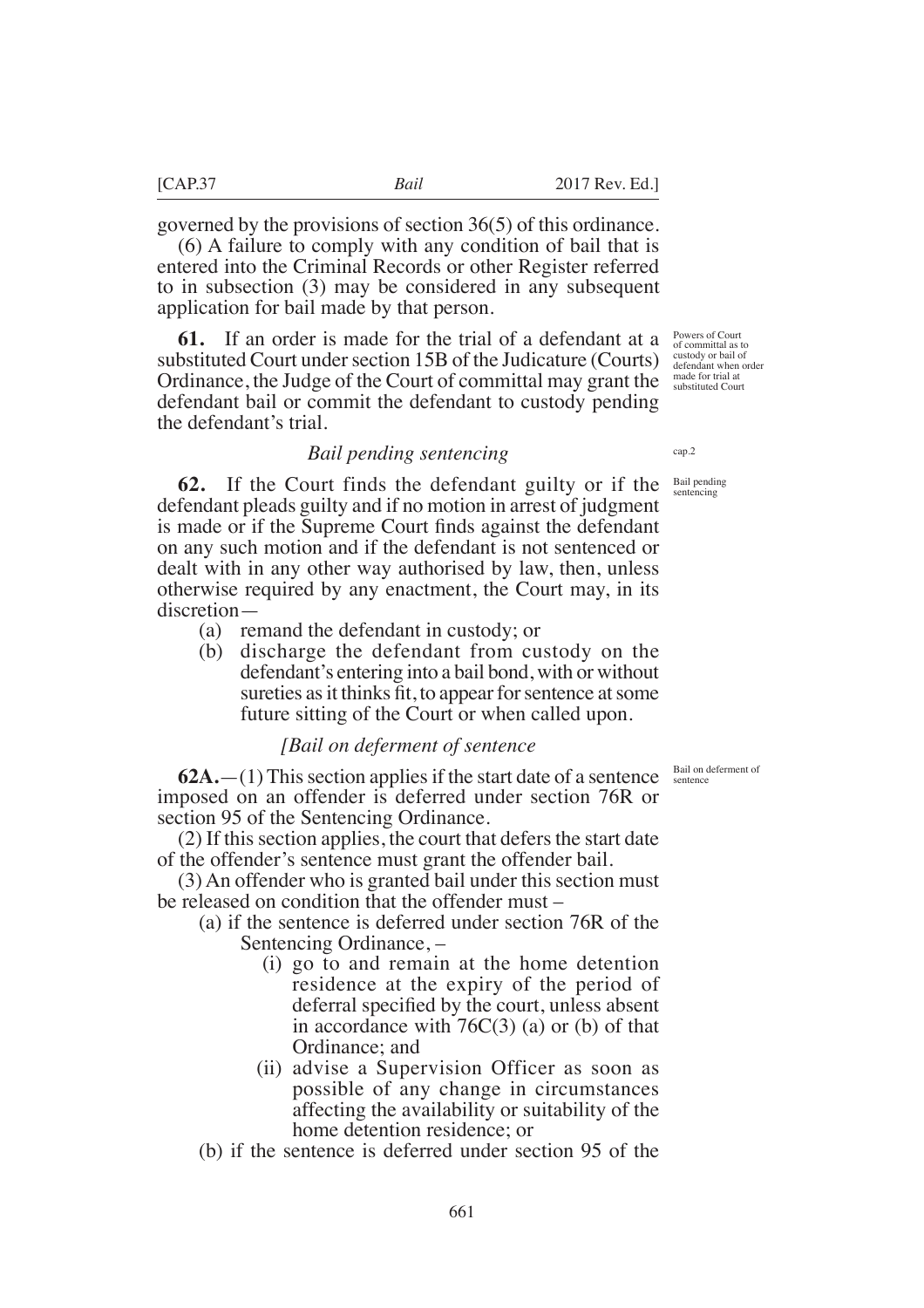Sentencing Ordinance, surrender himself or herself to the Superintendent of Prisons at the expiry of the period of deferral specified by the court.

(4) The provisions of sections 54, 55, 57, 59 and 60 of this Ordinance, as far as they are applicable and with all necessary modifications, apply as if the offender were a defendant who had been granted bail.]

## **(Inserted by Ordinance No. 1 of 2016)**

## *Appeals on question of bail*

Appeal from decision of Supreme Court relating to bail

**63.**—(1) Subject to subsection (4), this section applies to any decision made (whether under any enactment or rule of law or otherwise) by a Supreme Court Judge to—

- (a) grant or refuse bail to a defendant; or
- (b) impose or substitute or revoke or vary any condition of bail; or
- (c) refuse to impose any condition of bail or any particular condition of bail; or
- (d) refuse to vary or revoke any condition of bail.

(2) Either the prosecutor or the defendant may appeal to the Court of Appeal against any decision to which this section applies.

(3) For the purposes of an appeal under this section, the failure of a Supreme Court Judge to impose any condition of bail or any particular condition of bail, on any occasion on which the condition could lawfully have been imposed, is deemed to be a refusal to impose the condition.

(4) Nothing in this section applies in respect of any decision made by a Supreme Court Judge if that decision was made on appeal from any decision of a Magistrate's Court.

**64.**—(1) A defendant wishing to appeal under section 63 must file notice of the defendant's intention to appeal with the Registrar of the Court of Appeal within ten days after the date of the decision to be appealed against.

(2) An appeal under section 63 which is not heard before the date on which the decision appealed against ceases to have any effect lapses on that date and is deemed to have been dismissed by the Court of Appeal for want of prosecution.

(3) No decision of a Supreme Court Judge appealed against under section 63 is suspended merely because notice of that appeal has been given.

(4) On an appeal under section 63, the Court of Appeal may confirm the decision appealed against or vary it or set it aside and make such other order as the Court of Appeal thinks ought to have been made in the first place.

Procedural provisions relating to appeal under s. 63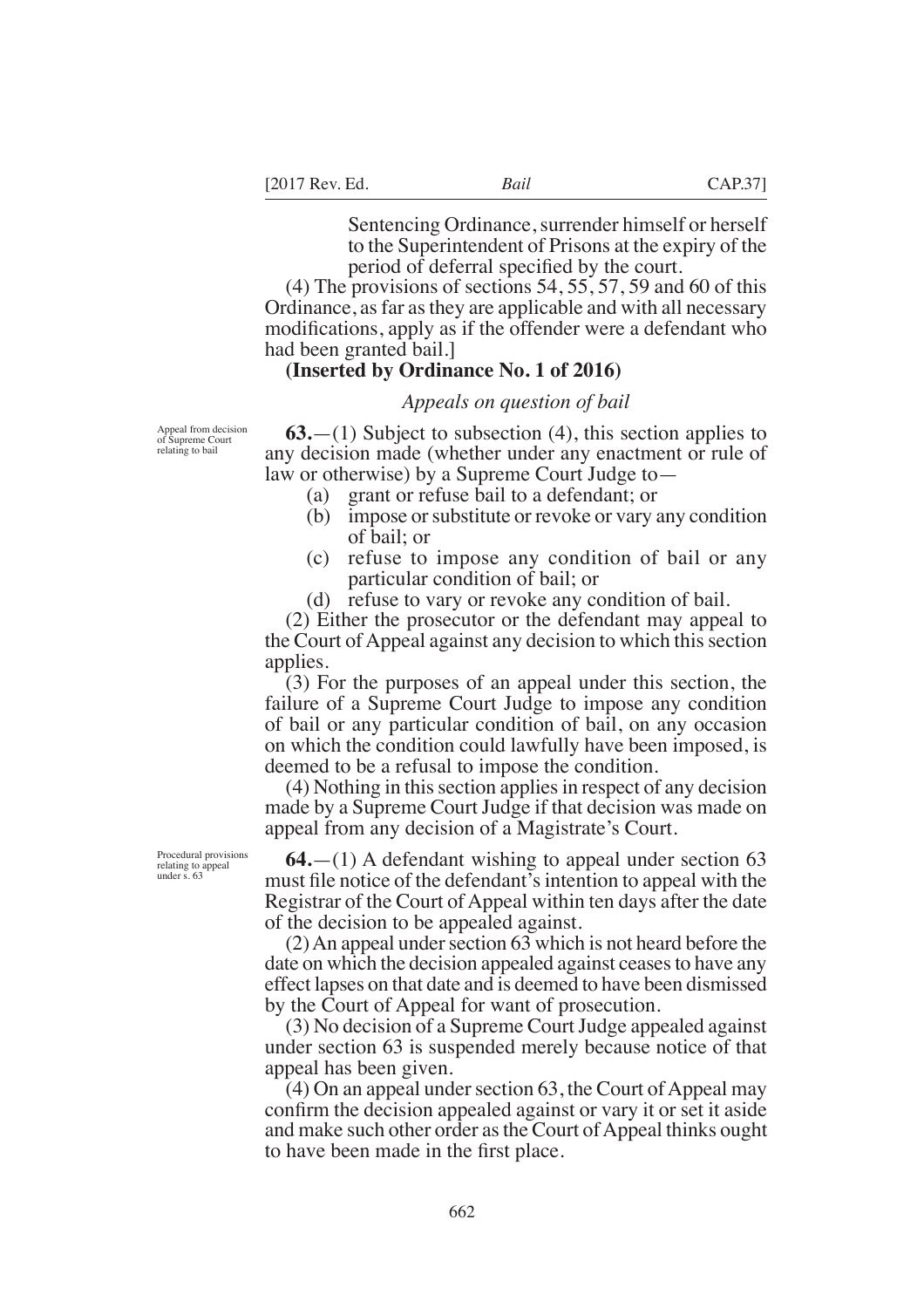**65.**—(1) If a Supreme Court Judge or a Magistrate directs that the non-performance of a bail condition be entered into the Criminal Records or other Register referred to in section 60(3), the defendant may, within 28 days of the direction being made, appeal against the direction to the Supreme Court or the Court of Appeal, as the case may require.

(2) After considering an appeal under subsection (1), the Supreme Court or Court of Appeal may order that—

- (a) the direction stand; or
- (b) the direction be amended; or
- (c) the direction be revoked.

(3) There is no further right of appeal against a direction to enter the non-performance of a condition of bail into the Criminal Records or other Register referred to in section 60(3) than that given by this section.

(4) No direction appealed against under this section is suspended merely because notice of that appeal has been given.

**66.**—(1) If, on an appeal under section 63 against a refusal to grant bail to a defendant, the Court of Appeal determines that bail should be granted, the Court of Appeal must order that the defendant be released on bail subject to such conditions as the Court of Appeal thinks fit.

(2) If, on an appeal under section 63 in respect of any condition of bail, the Court of Appeal cancels or amends a condition of bail or substitutes or imposes any other condition, the Registrar of the Court whose decision was appealed against must send written notice to the defendant and to every surety (if any) requiring them to attend at a specified time and place for the execution of a fresh bail bond containing the conditions (if any) required to give effect to the Court of

Appeal against entry of non-performance of condition of bail into Criminal Records or other Register

Execution of decision of Court of Appeal on appeal relating to bail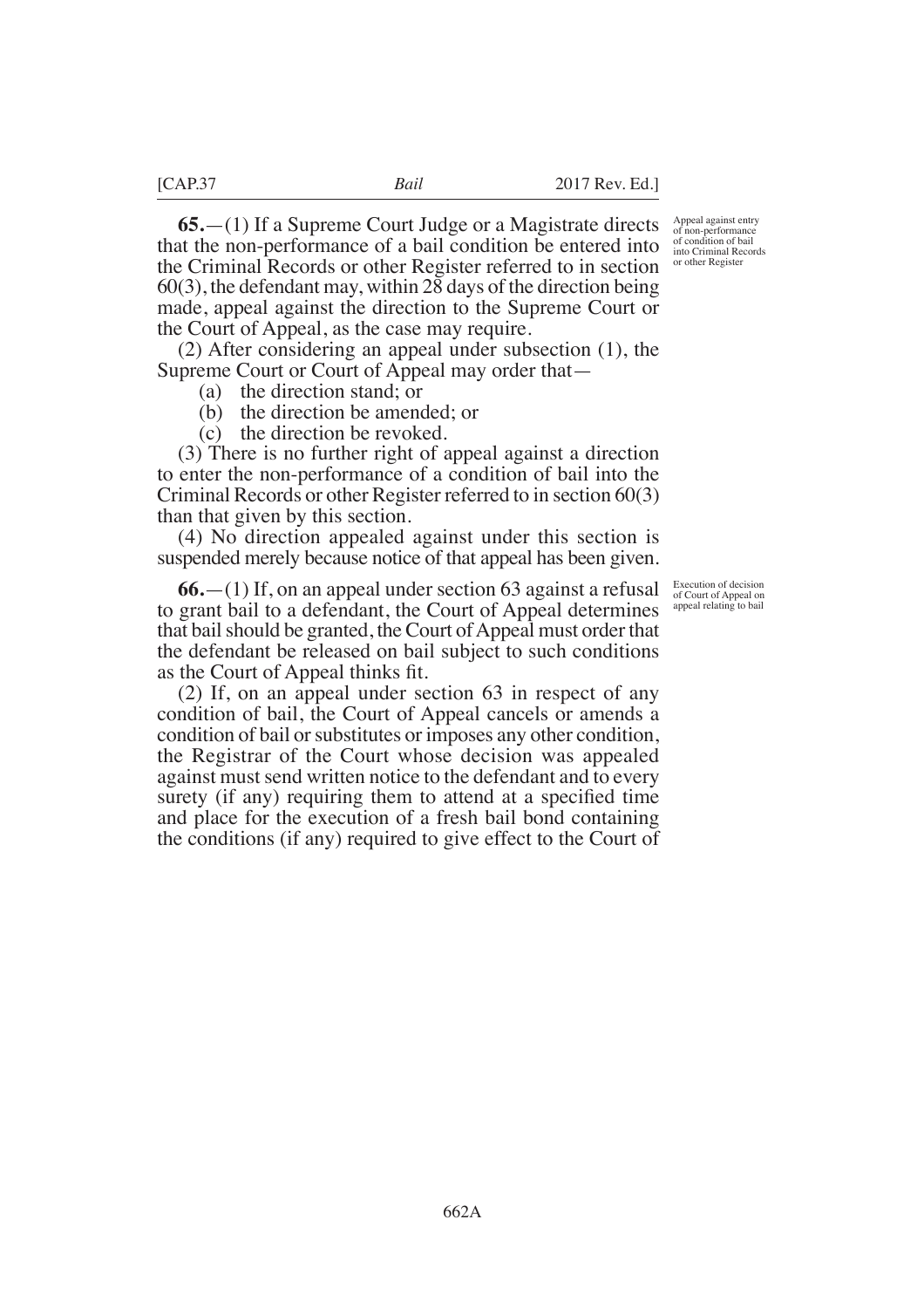[2017 Rev. Ed. *Bail* CAP.37]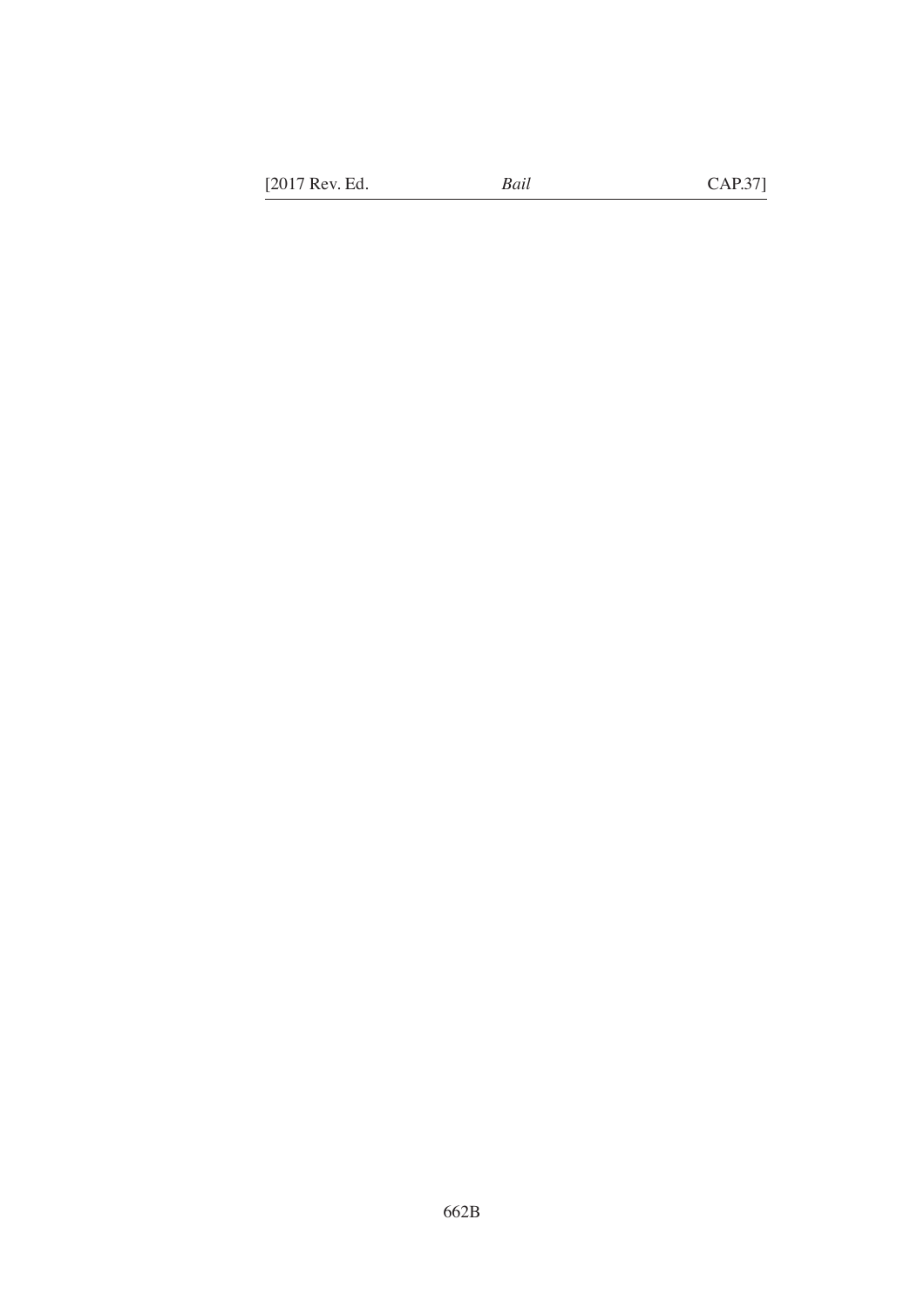## Appeal's decision.

(3) If, in any case to which subsection (2) applies, the defendant fails without reasonable excuse to attend at the time and place required or fails to enter into a fresh bail bond, the Registrar must refer the matter to a Supreme Court Judge who may issue a warrant for the arrest of the defendant.

(4) If, on an appeal under section 63 against a grant of bail, the Court of Appeal determines that bail not be granted or, as the case may be, not be continued, a warrant for the detention in custody of the defendant must be issued out of the Court of Appeal and signed by a Judge of the Court.

(5) The person who executes the warrant under subsection (4) for the detention in custody of the defendant must ensure that a copy of the notice of the result of the appeal is given to the defendant when the warrant is executed or as soon as practicable after the warrant is executed.

(6) A defendant to whom subsection (4) applies and who is not in custody may be arrested without warrant by any member of the police or any officer of a penal institution.

#### *Bail pending appeal against conviction or sentence*

**67.**—(1) This section applies if a person is in custody under a conviction and is appealing against the conviction or sentence, or both, to the Court of Appeal.

(2) The Court of Appeal or the Judge who presided at the trial in the Court below may, if it or the Judge thinks fit, on the application of an appellant and on such terms and subject to such conditions as the Court or Judge thinks fit, grant bail to the appellant pending the determination of the appeal, if the appellant is in custody only under the conviction to which the appeal relates.

(3) The time during which an appellant is released on bail pending the determination of the appeal does not count as part of any term of detention under the appellant's sentence, whether it is the sentence passed by the Court from which the appeal is brought or the sentence passed or varied by the Court of Appeal or the sentence imposed in the circumstances described in section 76 of the Parole Ordinance 2002.

(4) If a case is stated under Part III of the Judicature (Appeals in Criminal Cases) Ordinance, this section applies to any person in relation to whose conviction the case is stated as it applies to an appellant.

(5) For the purposes of this section, an appellant is not deemed to be in custody only under the conviction to which the appeal relates if a direction has been given under section 72 of the Parole Ordinance 2002 that another sentence or

Granting of bail to appellant and custody pending appeal

cap. 4